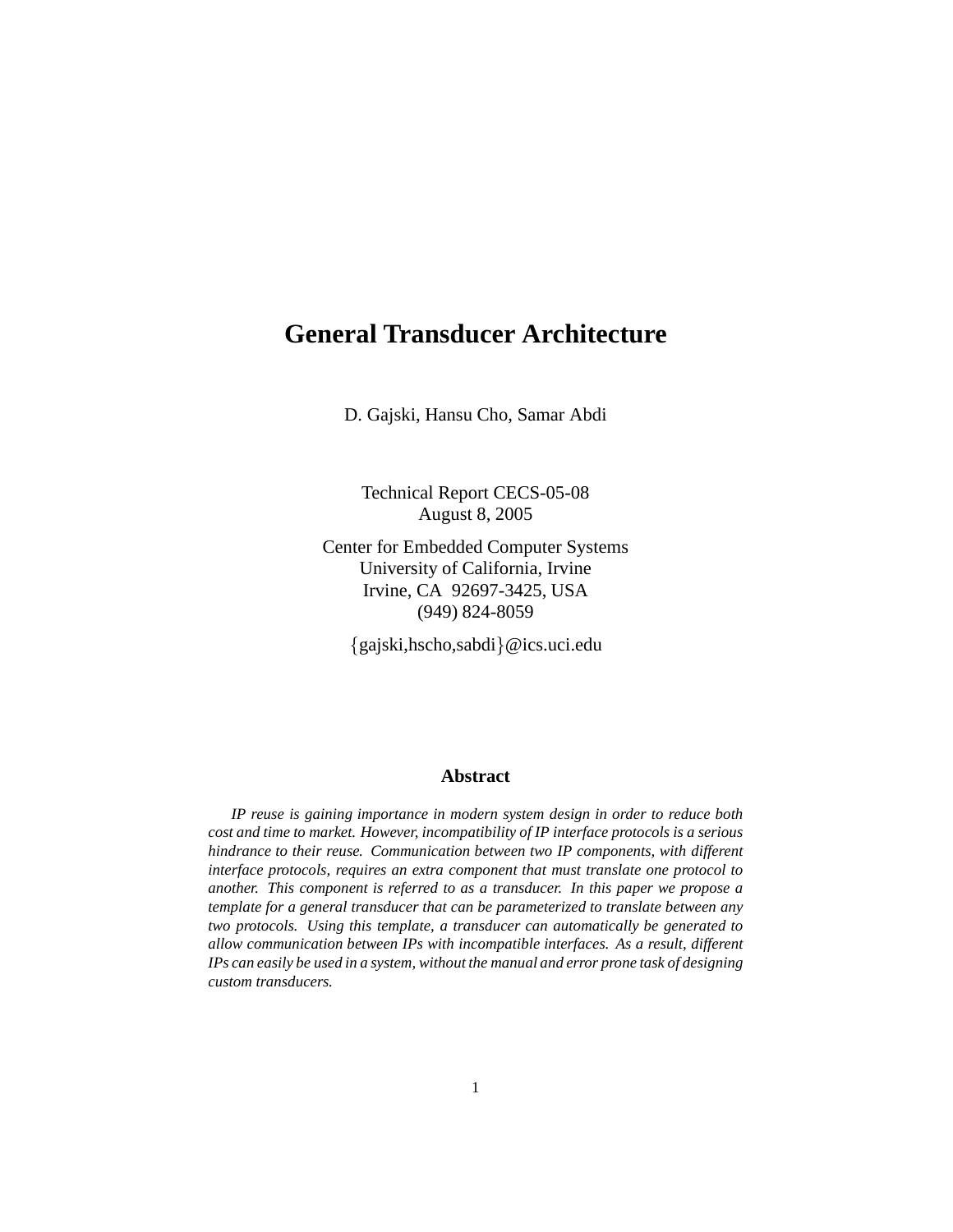## **Contents**

| 1            |                                            | <b>Introduction</b>                                                                    | 1              |  |
|--------------|--------------------------------------------|----------------------------------------------------------------------------------------|----------------|--|
| $\mathbf{2}$ | <b>Transducer</b>                          |                                                                                        |                |  |
|              | 2.1                                        | Parameters                                                                             | 3              |  |
|              | 2.2                                        |                                                                                        | 3              |  |
|              | 2.3                                        |                                                                                        | $\overline{4}$ |  |
|              | 2.4                                        | FSMD <sub>2</sub>                                                                      | 4              |  |
|              | 2.5                                        |                                                                                        | 4              |  |
| 3            | <b>Transducer Operation</b>                |                                                                                        |                |  |
|              | 3.1                                        |                                                                                        | 6              |  |
|              | 3.2                                        | FIFO to $FSMD2$                                                                        | 9              |  |
| 4            | <b>Operation between Transducer and PE</b> |                                                                                        |                |  |
|              | 4.1                                        | PE1 to Transducer                                                                      | 9              |  |
|              | 4.2.                                       |                                                                                        | 13             |  |
| 5            | <b>System with Transducers</b>             |                                                                                        |                |  |
|              | 5.1                                        |                                                                                        | 18             |  |
|              | 5.2                                        |                                                                                        | 19             |  |
|              | 5.3                                        |                                                                                        | 19             |  |
| 6            | <b>Overall Operation from PE1 to PE2</b>   |                                                                                        |                |  |
|              | 6.1                                        |                                                                                        | 21             |  |
|              | 6.2                                        |                                                                                        | 21             |  |
|              | 6.3                                        | FSMD1 to FIFO $\ldots \ldots \ldots \ldots \ldots \ldots \ldots \ldots \ldots$         | 21             |  |
|              | 6.4                                        |                                                                                        | 22             |  |
|              | 6.5                                        | FSMD2 to Processor $2, \ldots, \ldots, \ldots, \ldots, \ldots, \ldots, \ldots, \ldots$ | 22             |  |
|              | 6.6                                        |                                                                                        | 22             |  |
| 7            |                                            | <b>Conclusion and future work</b>                                                      | 22             |  |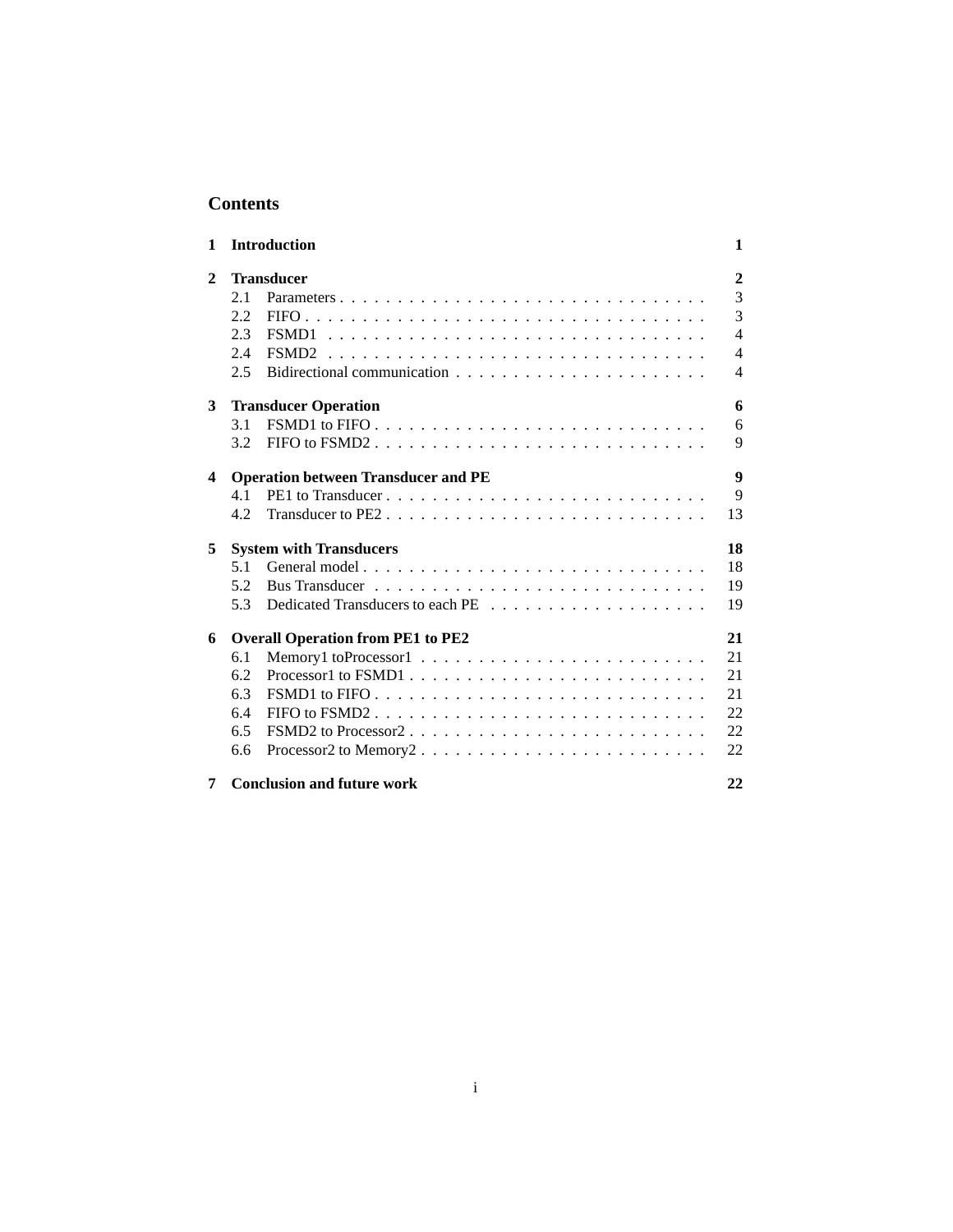# **List of Figures**

| 1  | Top level Block Diagram of Transducer, PE1, and PE2          | 1              |
|----|--------------------------------------------------------------|----------------|
| 2  |                                                              | $\mathfrak{D}$ |
| 3  |                                                              | 3              |
| 4  |                                                              | 5              |
| 5  | FSMD1 to FIFO - FSMD1 FSM and Timing Diagram                 | 7              |
| 6  | FSMD1 to FIFO - FIFO FSM and Timing Diagram                  | 8              |
|    | FIFO to FSMD2 - FSMD2 FSM and Timing Diagram                 | 10             |
| 8  | FIFO to FSMD2 - FIFO FSM and Timing Diagram                  | 11             |
| 9  | Memory1 to Processor1 - Processor1 FSM and Timing Diagram    | 12             |
| 10 | Processor1 to FSMD1 - Processor1 FSM and Timing Diagram      | 14             |
| 11 | Processor1 to FMSD1 - FSMD1 FSM and Timing diagram           | 15             |
| 12 | FSMD2(Master) to Slave Device - FSMD2 FSM and Timing Diagram | 16             |
| 13 | FMSD2(Slave) to Processor2 - FSMD2 FSM and Timing Diagram    | 17             |
| 14 | Processor2 to Memory2 - Processor2 FSM and Timing Diagram    | 18             |
| 15 |                                                              | 19             |
| 16 | Arbitration - one transducer between two PEs                 | 20             |
| 17 | Arbitration - two transducers between PEs                    | 20             |
| 18 |                                                              | 21             |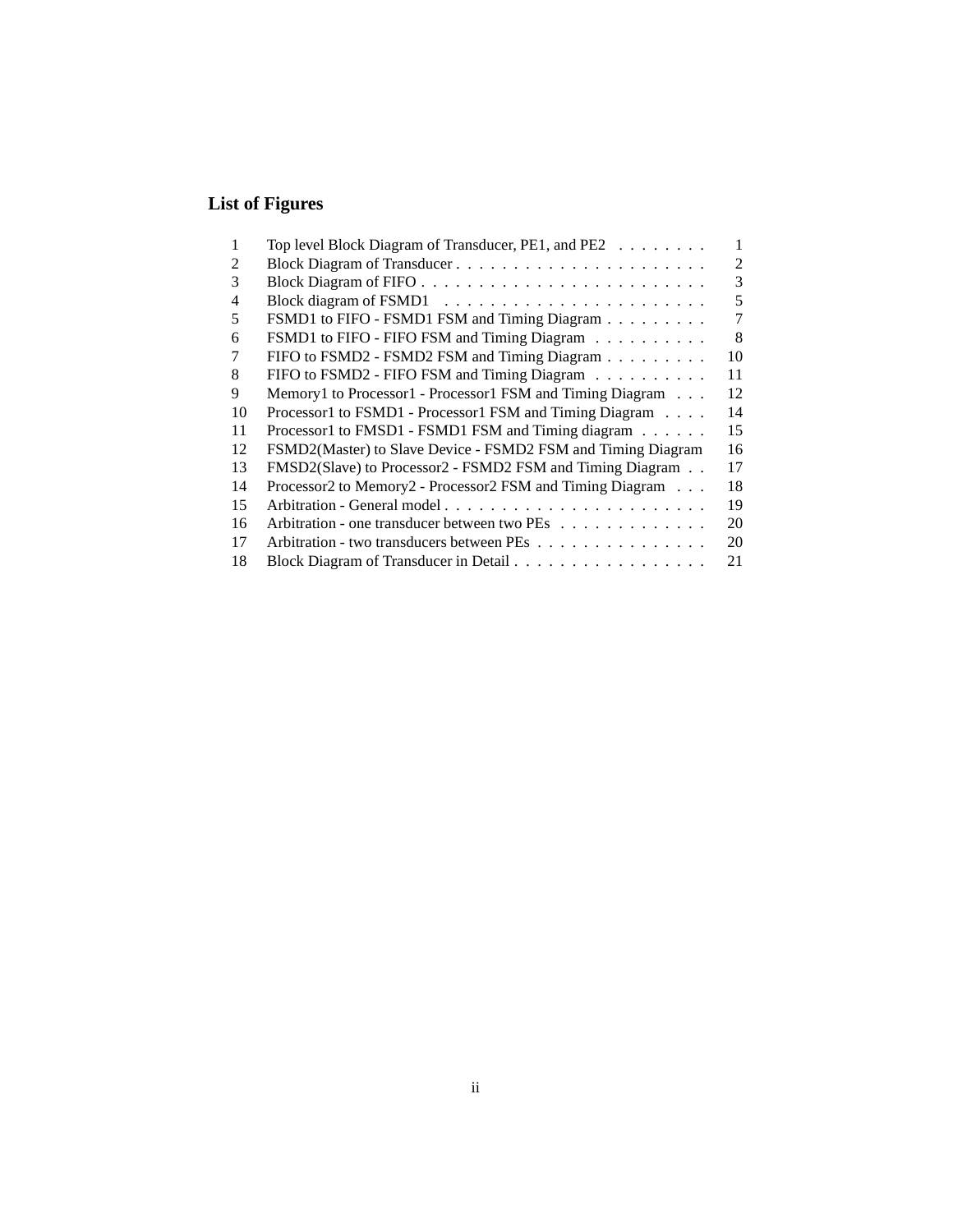# **General Transducer Architecture**

Hansu Cho, Samar Abdi, Daniel Gajski Center for Embedded Computer Systems University of California, Irvine

#### **Abstract**

*IP reuse is gaining importance in modern system design in order to reduce both cost and time to market. However, incompatibility of IP interface protocols is a serious hindrance to their reuse. Communication between two IP components, with different interface protocols, requires an extra component that must translate one protocol to another. This component is referred to as a transducer. In this paper we propose a template for a general transducer that can be parameterized to translate between any two protocols. Using this template, a transducer can automatically be generated to allow communication between IPs with incompatible interfaces. As a result, different IPs can easily be used in a system, without the manual and error prone task of designing custom transducers.*

#### **1 Introduction**

The design complexity of System-on-chip (SoC) is rising while the time to market for a new product is shrinking. Consequently, designers are forced to implement more functionality in a shorter period of time. The most widely used approach for tackling this problem is IP reuse. However, different IPs, typically, have different interface protocols. Therefore, communication from one IP to another might not be possible using a common bus. This communication must be routed through an additional component known as a transducer[1].



Figure 1. Top level Block Diagram of Transducer, PE1, and PE2

The transducer is a component with two interfaces as shown in Figure 1. We have two different Processing Elements(PEs), namely PE1 and PE2, using different protocols on Bus1 and Bus2, respectively. We also have a transducer component with two interfaces, one connected to Bus1 and the other to Bus2. Assume that PE1 wants to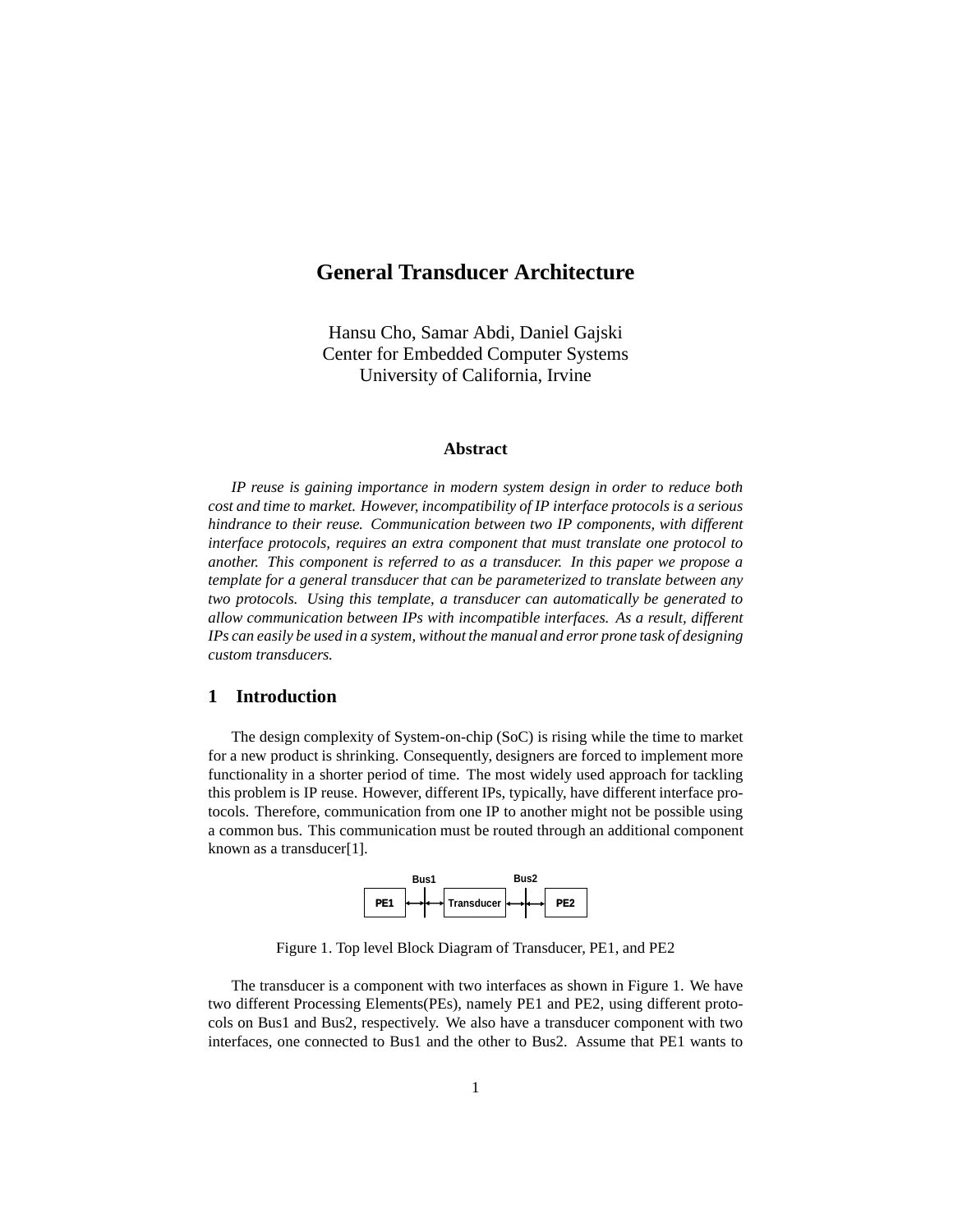sent data to PE2. Since PE2 does not support the protocol of Bus1, the communication must go through the transducer component. The data is first sent from PE1 to transducer using Bus1. The transducer locally buffers the data and then sends it to PE2 using Bus2. Thus the transaction is completed.



Figure 2. Block Diagram of Transducer

Figure 2 shows the transducer in greater detail. It is composed of three different subcomponents, namely FSMD1, FSMD2, and FIFO. FSMD1 implements the protocol of Bus1 and enables PE1 to read(write) to(from) the FIFO. If the protocol on Bus1 is synchronous, then FSMD1 must run at the same clock speed as PE1. FSMD2 implements the protocol of Bus2 and enables PE2 read(write) from(to) the FIFO. As in the previous case, if the protocol on Bus2 is synchronous, then the clock speed for FSMD2 must be the same as that of PE2. The FIFO consists of a local memory and a controller that communicates with FSMD1 and FSMD2 using double handshake protocol. The asynchronous handshake between the FIFO and the two FSMDs allows different clock speeds for FSMD1, FSMD2 and the FIFO. As a result, the transducer is capable of interfacing PEs running at different clock speeds.

The rest of the paper is organized as follows. Section 2 describes the functionality and structure of different parts of the transducer. In Section 3, we explain the operation of each subcomponent of the transducer. The details of communication between transducer and the PEs are illustrated in Section 4. Section 6 describes the sequence of operations for transferring data from PE1 to PE2. In section **??**, we present the methodology for automatic transducer generation.

### **2 Transducer**

The transducer has three components - FSMD1, FSMD2, and FIFO. And some prameters are used to decide the datapath and controller of the transducer. In first subsection, the parameters are summarized. In following sections, the function and structure of each component is described. Also, architectures for bidirectional communication is explained after that.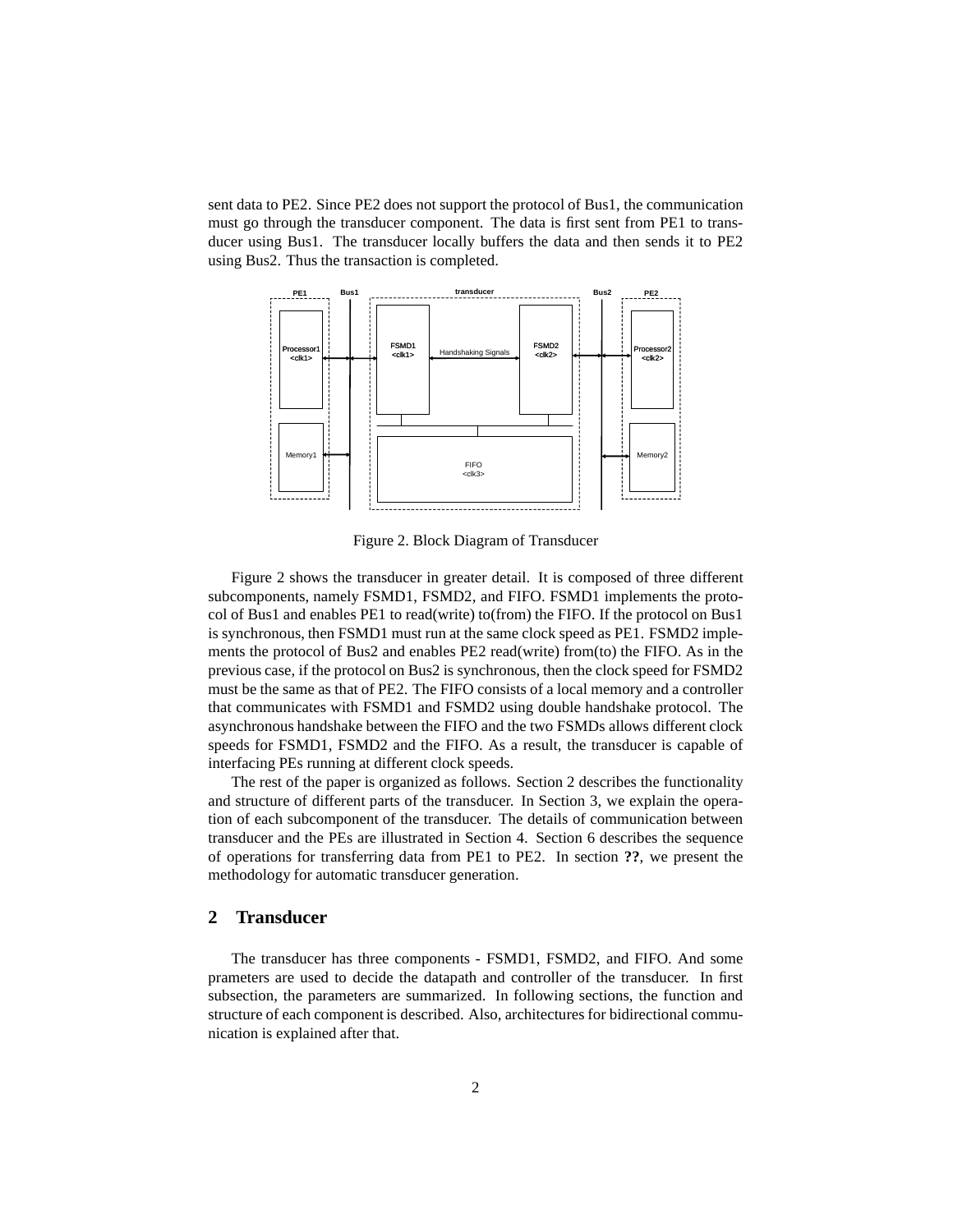#### **2.1 Parameters**

In this section, we summarize the parameters to describe the transducer

- 1. Timing diagram and signal direction for Bus1, Bus2 and FIFO memory
- 2. Clock of Bus1(clk1), Bus2(clk2), and Memory(*clk3*)
- 3. Bus1 data width $(k)$ , Bus2 data width $(n)$ , and FIFO width $(m)$
- 4. Size of each field in message header(PEID, NameID, Size)
- 5. Master/Slave information of each PE

5. Timing constraints for the momory in FIFO (*tWP*, *tOE* , *tDH* in Figure 6(b), Figure 8(b))

#### **2.2 FIFO**



Figure 3. Block Diagram of FIFO

Figure 3 shows the structure of the FIFO. It has memory, memory controller, and address registers. Memory is used to store the temporary data since PE1 and PE2 read and write the data in different rate. Memory receives and send data to FSMD1 or FMSD2 using FIFO Data bus. Each data stored in the memory should have three fields - PEID, NameID, Size. PEID represents the destination of the data. Name ID represents the identity and source of the data. Size represents the size of data.

Memory controller generates memory control signals and communicate with FS-MDs. It communicates with FSMD1 and FSMD2 using double handshake protocol. No clock is used between them. This double handshake protocol enables PE1 and PE2 to read and write at different speed regardless of the clock. Since memory controller generates momory control signals for the memory from given parameters, any type of memory can be used.

Address registers indicate read and write address of the memory. After each read or write operation, memory controller increase their value by one. These registers are used to generate *Q Full* signal. If FIFO is full, FSMD1 and FSMD2 should not write to FIFO till it has space. So FIFO has to send *Q Full* signal to FSMD1 and FMSD2. *Q Full* signal is aseerted if read and write address are the same after write operation.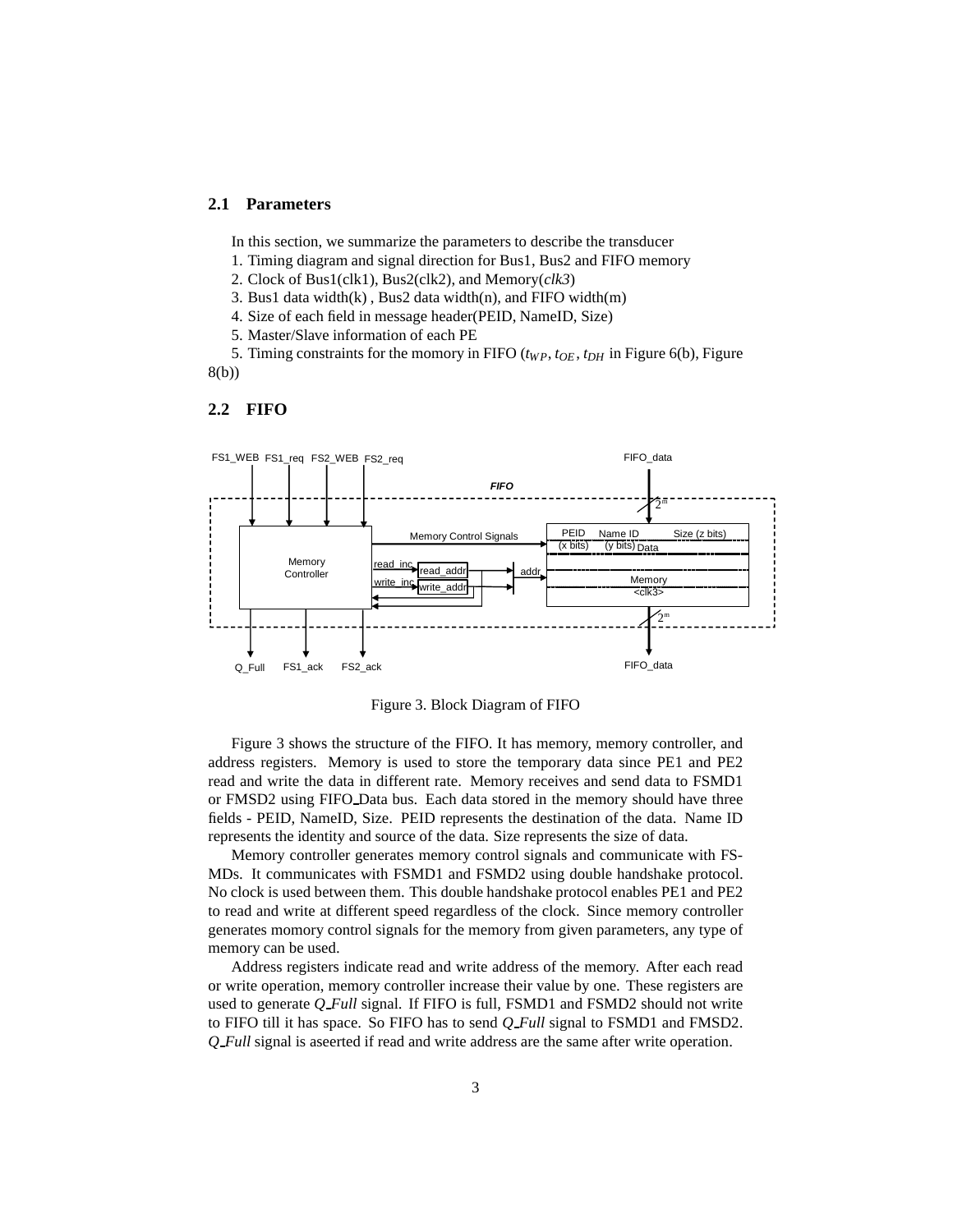#### **2.3 FSMD1**

FSMD1 receives the data from PE1 and write it to FIFO or vice versa. For these purpose, FSMD1 generates control signals for PE1 and match the different data width between Bus1 data and FIFO. Figure 4 is the internal structure of FSMD1. FSMD1 is composed of three main components - Controller, Data registers, and status flags.

The controller makes appropriate control signals for PE1 and data registers in FSMD1. Therefore PE1 can write data to registers in FSMD1 and read from it. Then the controller sends FIFO control signals to read(write) from(to) data registers.

FSMD1 has two status flags - *FSMD1 ready* and *Data2 ready*. *FSMD1 ready* represents data1 registers are ready(='1') or not(='0'). Whenever PE1 tries to write to data registers, it checks *FSMD1 ready* flag and writes only if it is ready. *Data2 ready* is used when FSMD1 reads data from FIFO. When FSMD1 receives *ready2* signal from FSMD2 then it checks *Data2 ready* flag and starts reading from FIFO if and only if *Data2 ready* is ready('1').

The data registers and its load(*ld* in Figure 4) and enable(*en* in Figure 4) signals deals with different data width between Bus1 and FIFO. In Figure 4(a), Bus1 data width( $2<sup>k</sup>$ ) is smaller than FIFO width( $2<sup>m</sup>$ ). So, each data register has the size of bus1 data width( $2^k$ ). The total size of data registers is equal to the FIFO width( $2^m$ ). In this case, PE1 write to each data for 2|*k*−*m*<sup>|</sup> times and the controller generate load signal(*ld1,ld2,...*) for corresponding data register. After PE1 write to all data registers then enable signal(*en*) is assered to all data registers that it write to the FIFO at once. Figure 4(b) shows opposit case. Bus1 data width(2*<sup>k</sup>* ) is larger than FIFO width(2*m*). So, each data register size is equal to Queu width and total size of the data register is Bus1 data width. In this case, data registers read at once and write to the FIFO 2<sup>|k−*m*|</sup> times.

*interrupt* signal is used to send an interrupt to PEs when transducers runs in slave mode. *tx\_interrupt* signals is used to receive the interrupt from the slave devices when transduer runs in master mode.

*bus req* and *bus grant* signals are used for arbitration. When multiple PEs are attached to the bus, then arbiter is attached to the bus and it communicate with PEs using these signals. *sel* and *selx* signals are used when one transducer writes data to the other transducer. Also, *selx* signals is used to write data to slave devices. More explanation is on section 4.

#### **2.4 FSMD2**

The functionality and internal structure of FSMD2 is basically the same with FSMD1. The only difference is that it deals with PE2.

#### **2.5 Bidirectional communication**

The transducer provides bidirectional communication between PE1 and PE2. In other to do that, the transducer have to solve two problems. First, it should handle the direction of the data flow. In Figure 4, data1x and data2x registers are used for this purpose. Data1x registers are used to receive data from PE and data2x registers are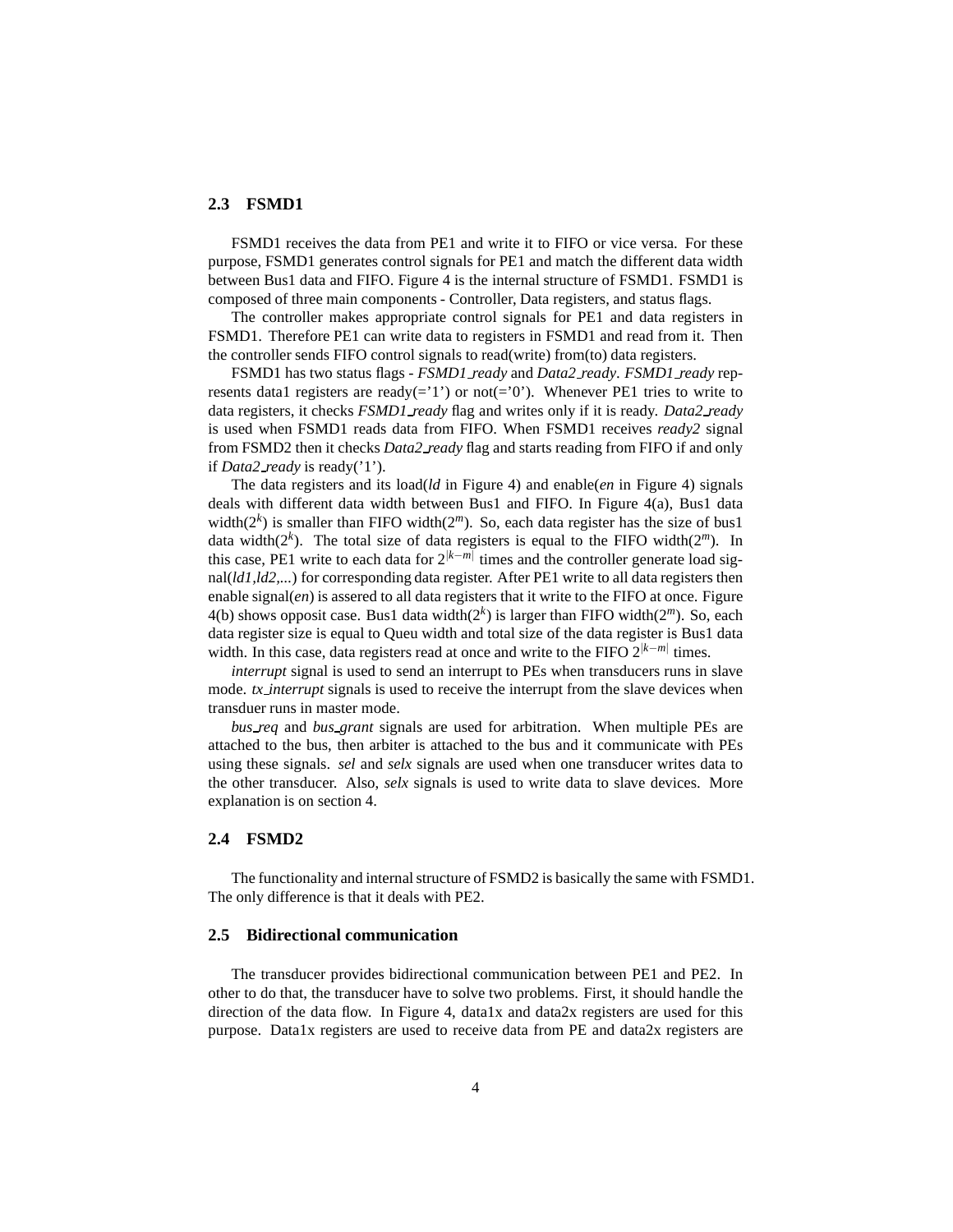

(b) Bus1 data width  $>$  FIFO width (k $>$ m)

Figure 4. Block diagram of FSMD1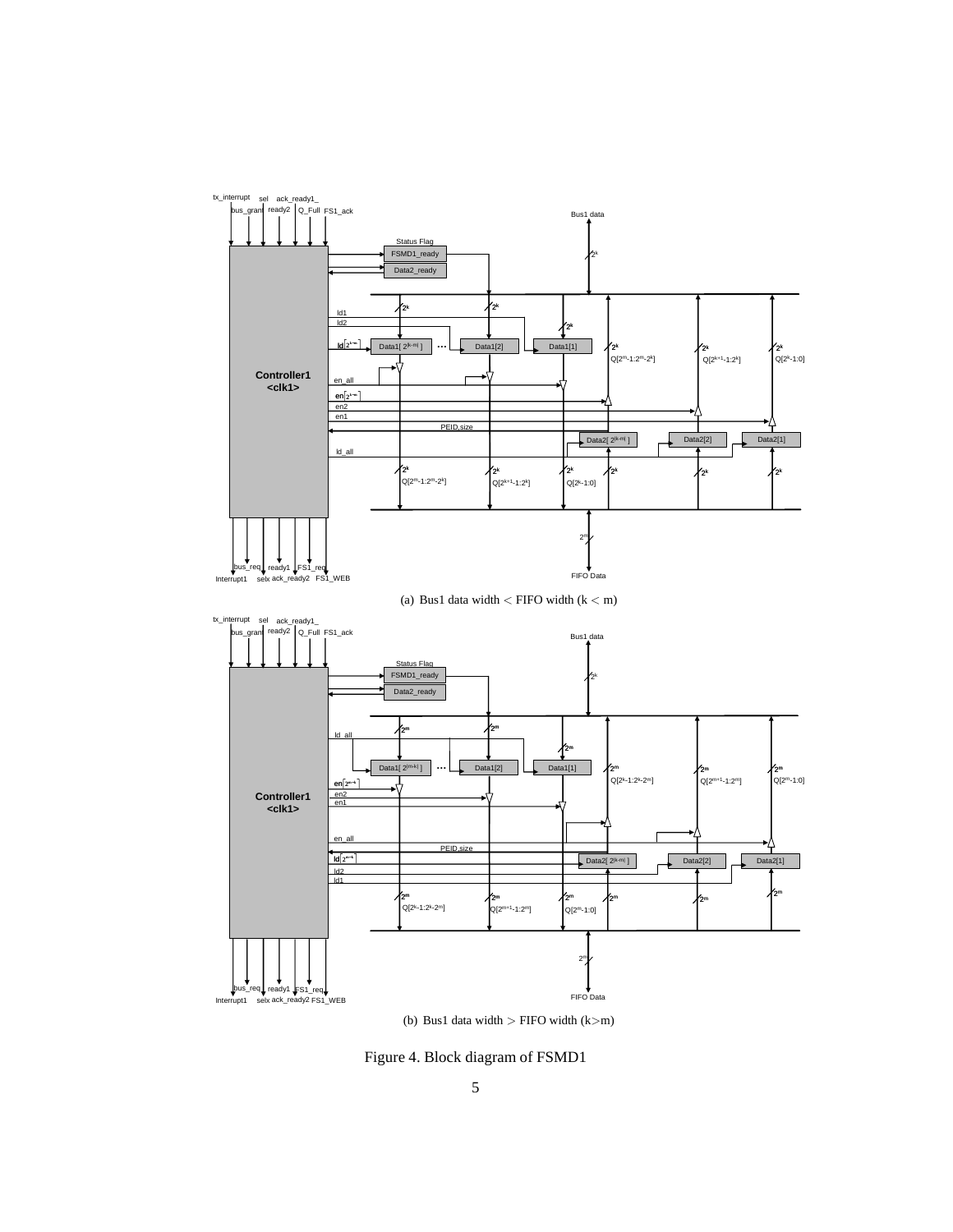used to send data to PE. Second, the transducer should prevent simultaneous writing to any of the storage device, because data are comming from two directions. It has three storage devices - Data1 register, Data2 register, and FIFO Memory. Data1x and Data2x registers are dedicated to one way of data flow. So, simultaneous writing never happens. *FS ack* signals prevent the probelm with FIFO Memory. If FIFO receives two *FS req* signals from both FSMDa and FSMD2, then it replies to only one request. That, the other FSMD waits till the operation ends.

#### **3 Transducer Operation**

In this section, The internal operation of the FIFO is explained. Section 3.1 shows how FSMD write data to FIFO. Section 3.2 explains how FSMD reads data from the FIFO. FSMD1 and FSMD2 are the masters and FIFO is the slave during these operations.

#### **3.1 FSMD1 to FIFO**

FSMD1 and FIFO are communicating using double handshaking protocol to deal with different read/write speed between PE1 and PE2. The double handshaking protocol uses three signals. Request(*FS1 req*), acknowledge(*FS1 ack*), read/write(*FS1 WEB*). The operation has four steps. First, FSMD1 reqeusts to FIFO by setting *FS1 req* to '1'. Read/write operation is also indicated using *FS1 WEB* in this step. Second, FIFO replies when it is ready by setting *FS1 ack* to '1' and starts reading or writing. Third, FIFO rests *FS1 ack* to '0' to tell the end of read/write to FSMD1. Finally, FSMD1 resets *FS1 req* to '0' and all operation is over.

Figure 5 is given to describe the operation from FSMD1 to FIFO. Figure 5(a) is the FSM of the controller in FSMD1 for writing operation. Figure 5(b) shows the timing diagram between FSMD and FIFO. Figure 6(a) is the corresponding FSM in FIFO.

In W11 state in Figure 5(a), FSMD1 sends *FS1 req* to the FIFO. If FIFO replies *FS1 ack*, then FSMD1 writes data to FIFO by giving enable signals to its data register(*en* in Figure 4) in W12 state. In state W13, after writing to FIFO and receiving *FS1 ack* signal, it check *Q Full* signal. If FIFO is full, then waits till it has some space. If FIFO has space, then FSMD1 write the the data in next data register again and again. After FSMD1 writes all data registers to FIFO then, FSMD1 sets *FSMD1 ready* flag in Figure 4 and send *ready1* signal to FSMD2.

While FSMD1 is running according to FSM in Figure 5(a), FIFO runs according to FSM in Figure 6. In Figure 6(b) has two signal groups. One for FSMDs and the other for Memory. *FS1 req* and *FS1 ack* is the double handshaking signals for FSMDs. *FS1 WEB* signal decides read/write operation. The other signals below *clk3* is memory control signals. If FIFO receives *FS1 req* signal and *FS1 WEB = '0'* from FSMD1 at S0 state, then its memory controller replies *FS1 ack* to FSMD1 and puts '0' to *CSB* and *WEB* to write data to the memory in S1 state. In S2 state, it waits till data is written to the memory. Then in state S3, memory controller set *CSB* and *WEB*. After finishing writing data to memory, memory controller increases write address in S4 and reset *FS1 ack* to '0' to notify the end of operation to FSMD1. If FSMD1 reset *FS1 req* to '0' in S5, then all write cylce is done and FIFO waits for another request.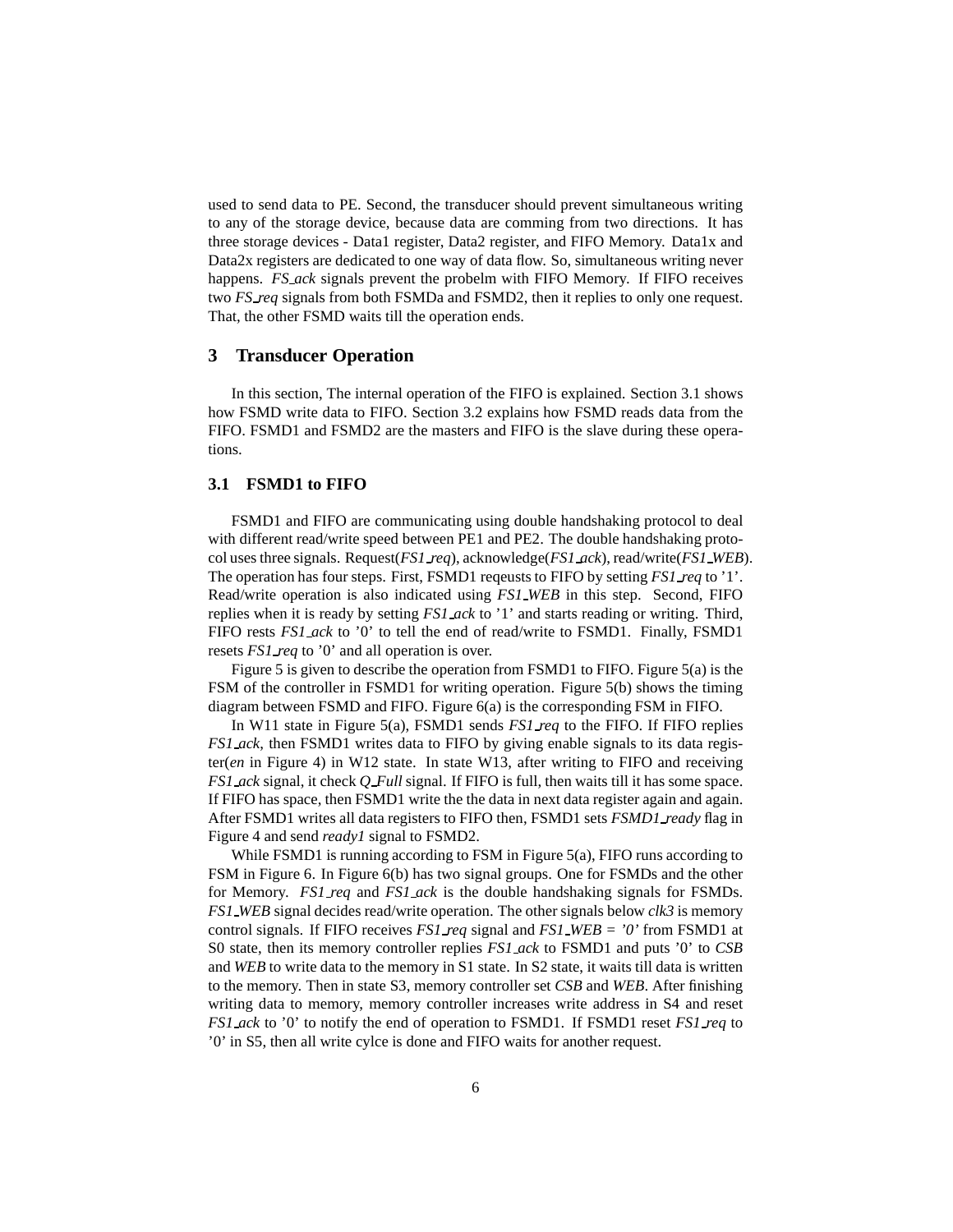

Figure 5. FSMD1 to FIFO - FSMD1 FSM and Timing Diagram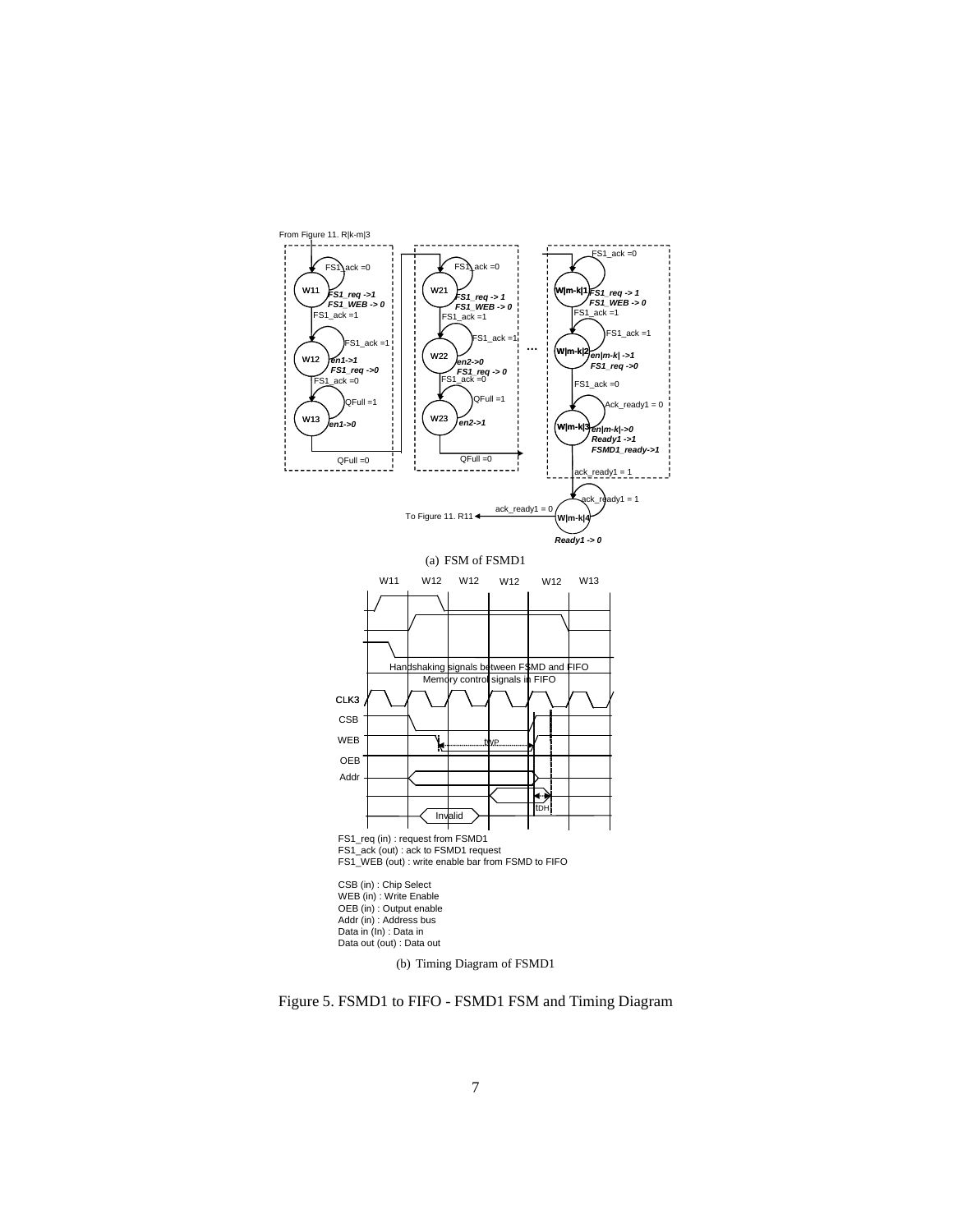

Figure 6. FSMD1 to FIFO - FIFO FSM and Timing Diagram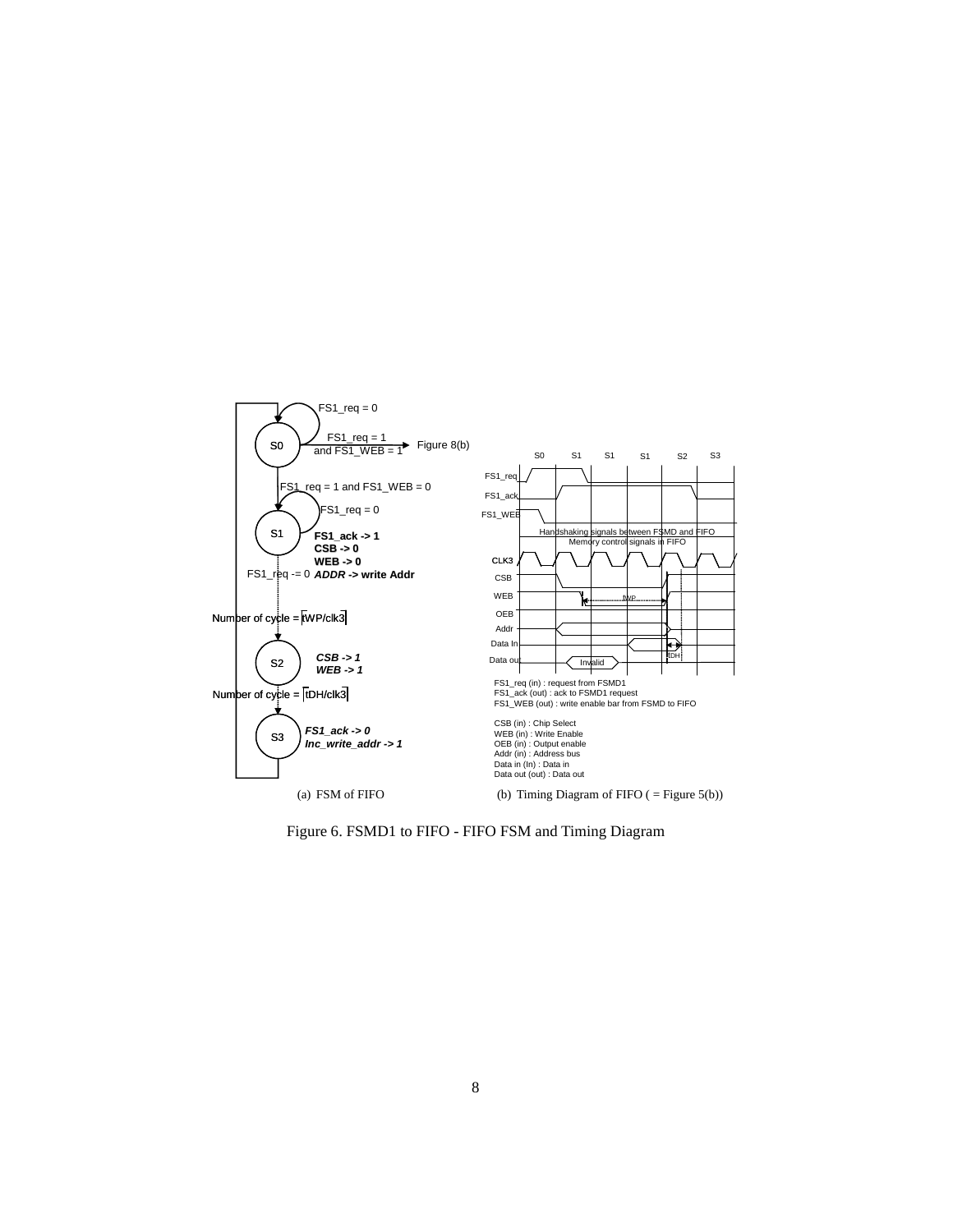Two parameters are used to describe write memory timing in Figure  $6(b)$ .  $t_{WP}$  represents the length of write period. *tDH* is the data hold time after write enable sigal*WEB* is set to '1'. If FIFO uses some special memory then, protocol of the memory used in FIFO shoud be given instead of parameters.

#### **3.2 FIFO to FSMD2**

This section explains how FSMD1 or FSMD2 reads data from FIFO. Figure 7(a) shows the FSM in FSMD2 for the operation. Figure 7(b) shows the timing diagram between FSMD2 and FIFO. Figure 8(a) shows corresponding FSM in FIFO.

If FSMD2 receives *ready1* signal in R11 state in Figure 7(a), then FSMD2 replys *ack ready1* signal to FSMD1 and send *FS2 req* to FIFO to read the data. The other sequence are pretty much same with section 3.1. The only differentce is the last state. In state R|*n*−*m*|4,after FSMD2 finishes reading the data from FIFO, it send interrupt to Processor2 to notify that data is ready.

Figure 8 shows the corresponding FSMD and Timing diagram of FIFO. If FIFO receives the *FS2 req* signal at S0, then it replys *FS2 ack* to FSMD2 and starts reading from memory. Memory reading sequence is almost same with the sequence in section 3.1.

#### **4 Operation between Transducer and PE**

In this section, communication between PE and Transducer will be shown.

Section 4.1 is the example of synchronous protocol from PE1 to FSMD1. Section 4.2 shows the example of asynchronous protocol from FSMD2 to PE2. Finally, section 5 explains arbitration.

#### **4.1 PE1 to Transducer**

Data transfer from PE1 to Transducer can be divided into two cases. In first case, PE1 runs as a master and transducer runs as a slave. In second case, PE1 runs as a salve and transducer becomes master. In first case, the operation is composed of three step. First, PE1 reads the data from Memory1. Second, PE1 checks the *FSMD1 ready* flag in FSMD1. When it is ready, PE1 writes to data registers in FSMD1 as the final step. For each step, PE1 have to acquire the bus using *Bus req* and *Bus grant*. The detailed operation is explained in this section.

In second case, PE1 send an interrupt to the transducer then transducer read the data from PE1 using memory read operation. When transducer runs in master mode, it read the size in the message. For every read operation, transducer reduce the size by the amount of data1 register size. Transducer keeps reading till the size reaches zero. Its detailed operation is similar to the operation of the transducer in slave mode in section 4.2 except that transducer is the master and PE is the slave in this case.

Figure 9 is the first step when PE1 runs as a master. PE1 reads data from memory1 using memory read operation. Memory read/write operation uses write enable bar(*WEB*), address, and data signals in general. In read operation, *WEB* goes down to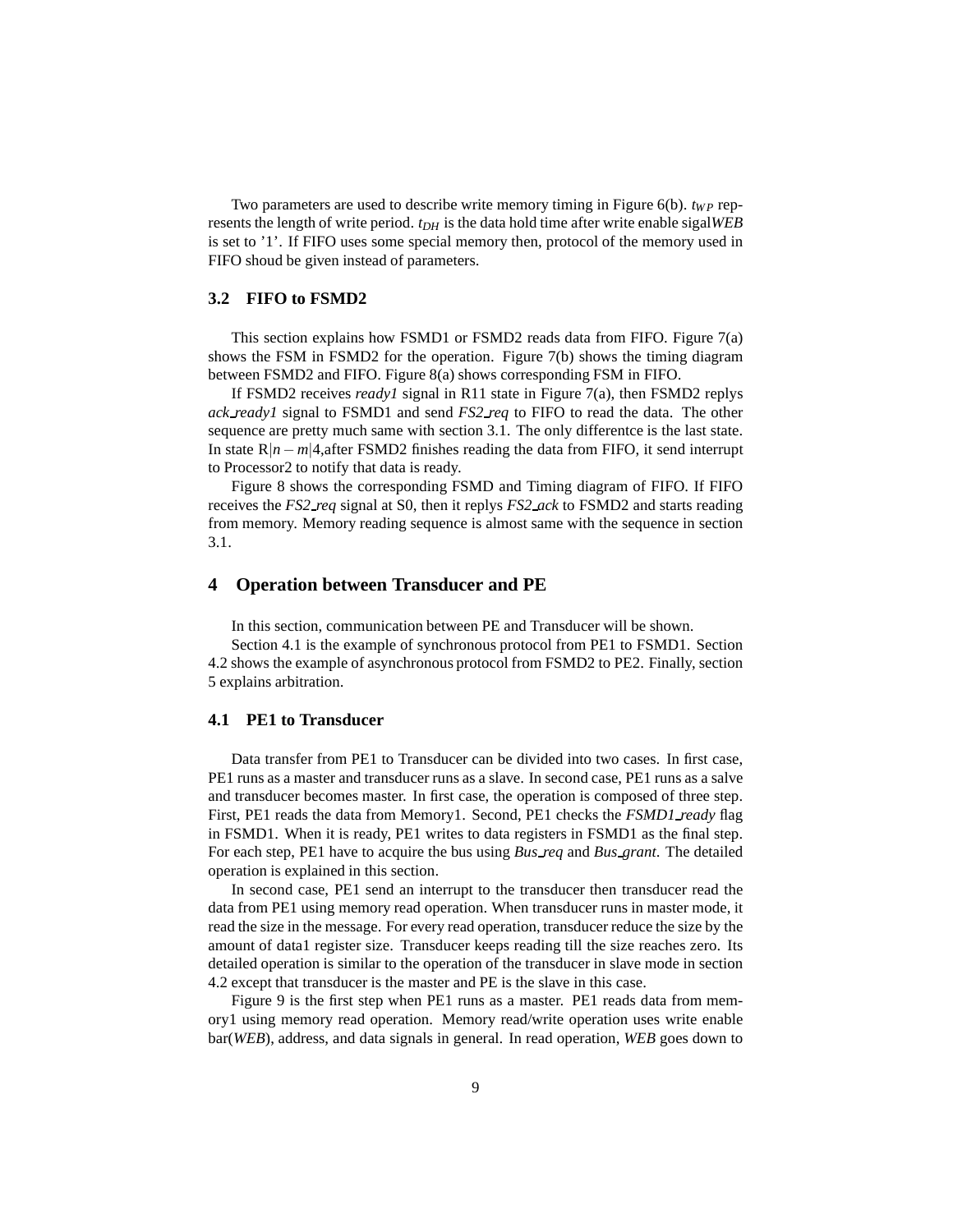

Figure 7. FIFO to FSMD2 - FSMD2 FSM and Timing Diagram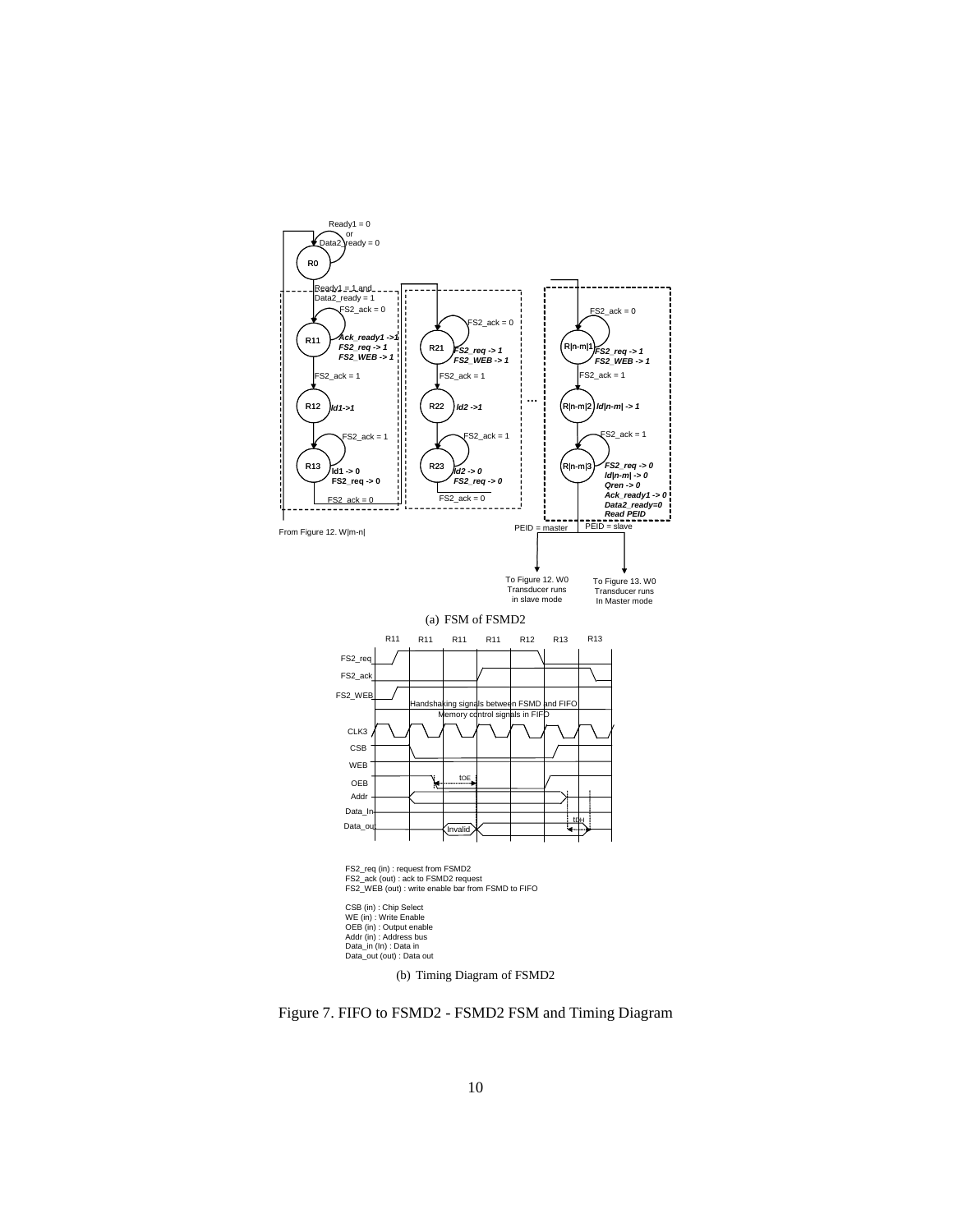

Figure 8. FIFO to FSMD2 - FIFO FSM and Timing Diagram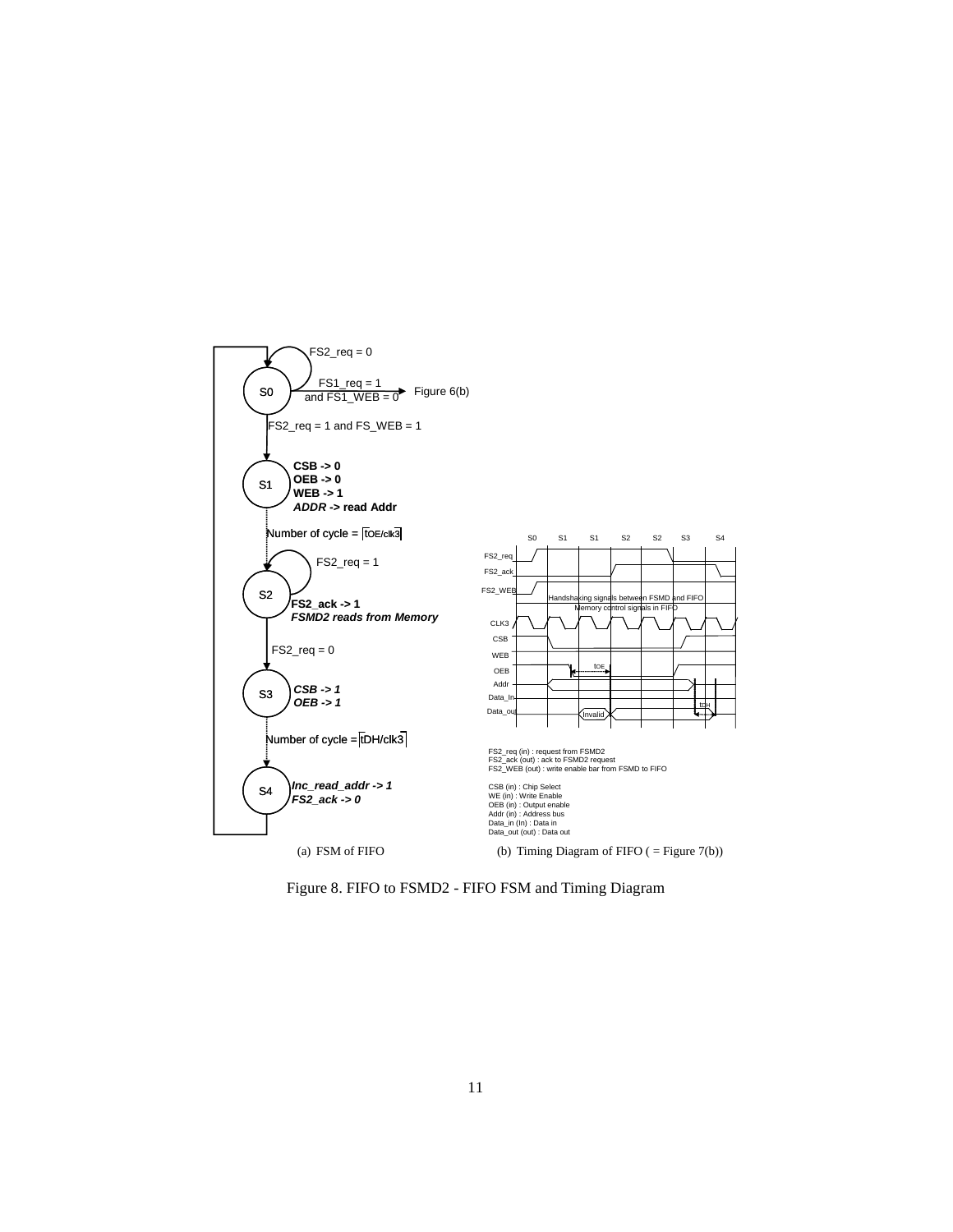

Figure 9. Memory1 to Processor1 - Processor1 FSM and Timing Diagram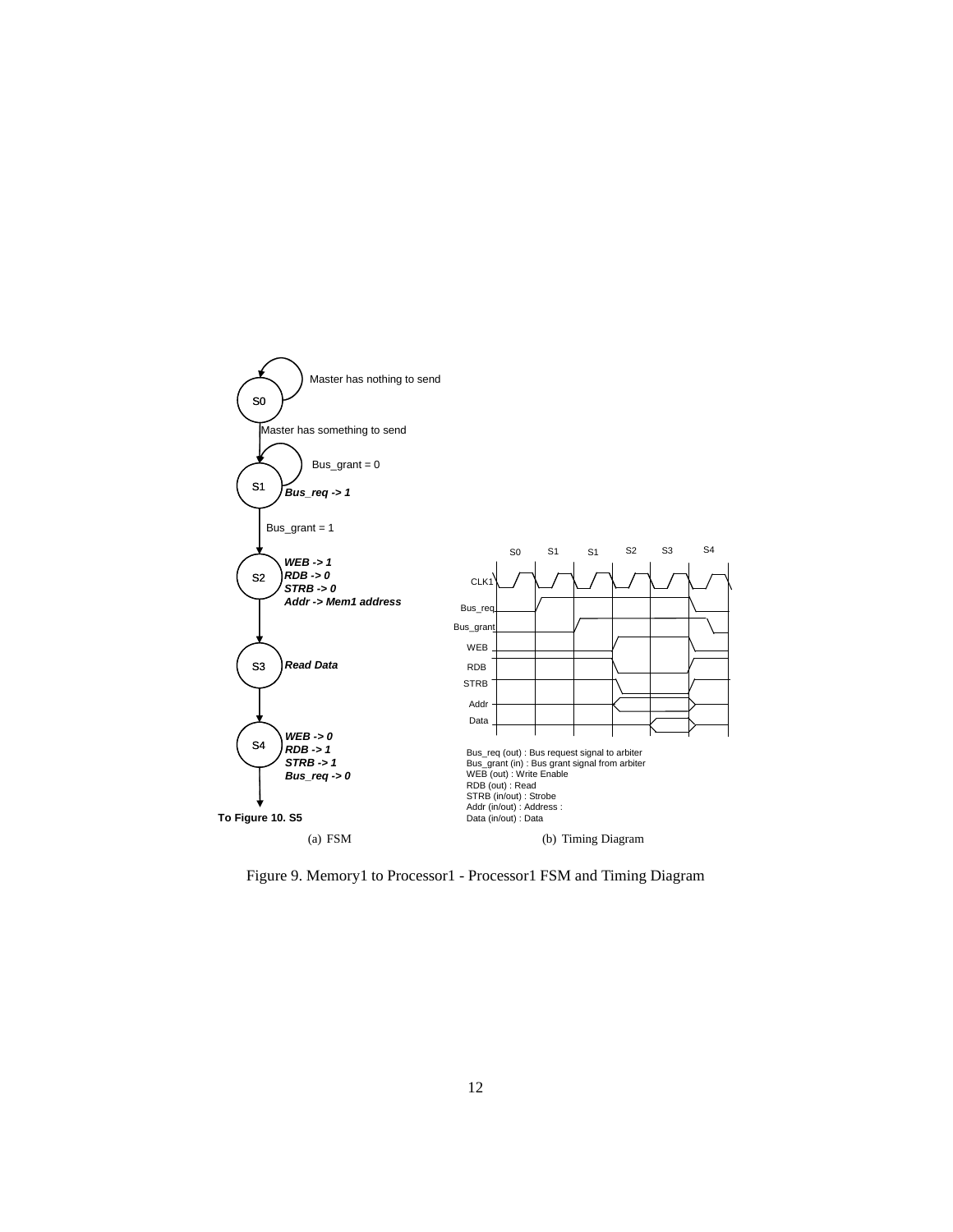'0' and address are coming at the same cycle. Memory takes at least one clock cycle to interpret the address and give the data at next clock cycle. Every control signals are issued at S1, and data is read in following clock cycle (S2).

Figure 10 shows second step. After reading the data from Memory1, PE1 tries to write the data to FSMD1. PE1 checks the status of FSMD1 before writing, if *FSMD1 ready* flag is '0' then it keeps reading the status flag till it is '1'. Else it writes to data1 register in FSMD1 using memory write operation. We assumed memory mapped I/O that Memory1 and FSMD1 can be read or write using memory read/write operation without overwriting each other.

From S6 to S8, PE1 reads the status register in FSMD1 using memory read operation. Address for status register is loaded in the address bus. Its timing diagram is shown in Figure 10(b). If FSMD1 is ready then PE1 write the data to data1 register in FSMD1 using memory write operation. States from S9 to S11 and its corresponding Timing diagram Figure 10(c) shows its memory write operation. In this case, Data1 address is loaded in address bus.

Figure 11 is corresponding FSMD form S9 to S11 in Figure 10(a). Figure 11(a) is FSM for this operation. Memory write operation is running 2|*k*−*m*<sup>|</sup> times. For example, assume that PE1 uses 16 bits data and FIFO has 64 bit width, then FSMD1 should have four 16 bits data registers and Processor 1 writes to each register in FSMD1 over four times. In every second state in each reading cycle (R12,R22,...) load signal(*ld1,ld2,...*) for each register is issued. If all of the data registers are written then FSMD1 reset *FSMD1 ready* flag to '0' to prevent overwriting and send FIFO write request signals(*FS1 req, FS1 WEB*) to FIFO.

#### **4.2 Transducer to PE2**

After FSMD2 reads the data from the FIFO, it reads PEID. If PEID represent master, then transducer runs in slave mode and sends an interrupt to PE. PE reads the data from data2 register in FSMD2 using memory read operation. Else, transducer runs as a master device. If Transducer runs in master mode, then its FSM and Timing Diagram is similar with Figure 10(Processor1 to FSMD1). Transducer checks the status of the slave device first, then write the data to the slave device. The transducer send select signal or request signal to the slave device to initiate writing.

Figure 12 is the FSM and timing diagram of the FSMD2 master mode when it uses double handshake protocol. As mentioned above, the transducer tries to acquire the bus using *bus request* and *bus grnat* signals in W0 state. Then it checks the status of the slave device from W1 to W2 state. W1 and W2 state does not represent one clock cycle. They are inserted to show the operation sequence. In W11 state, if the bus uses double handshake, then the transducer sends request signal to the slave device. Else, *selx* signal should be asserted in W1 state and should remain till the end of writing operation. As transducer runs as a master in this mode, it reads the size field in the message at first stage, and keeps writing till the size becomes zero.

Figure 13 is the FSM and timing diagram of the FSMD2 when it runs in slave mode. In W0 state, FSMD2 sends interrupt to PE. Then, the master device, PE send request to FSMD2 in Wx1 state. In Wx2 state, FSMD2 replies acknowledge to PE and write to bus using *en* siganl of data2 registers in Wx3 state. In Wx4 state, if PE finishes reading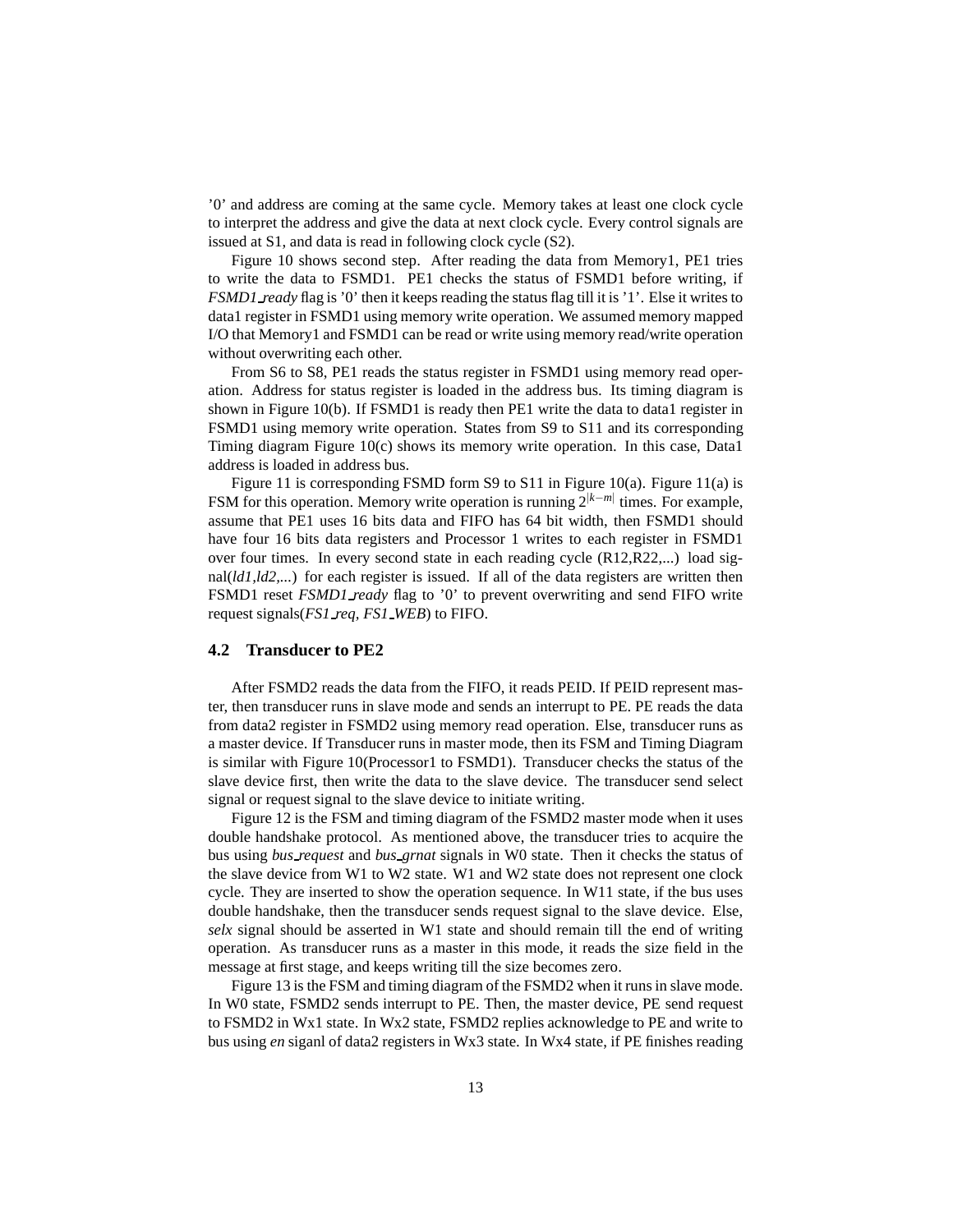

Figure 10. Processor1 to FSMD1 - Processor1 FSM and Timing Diagram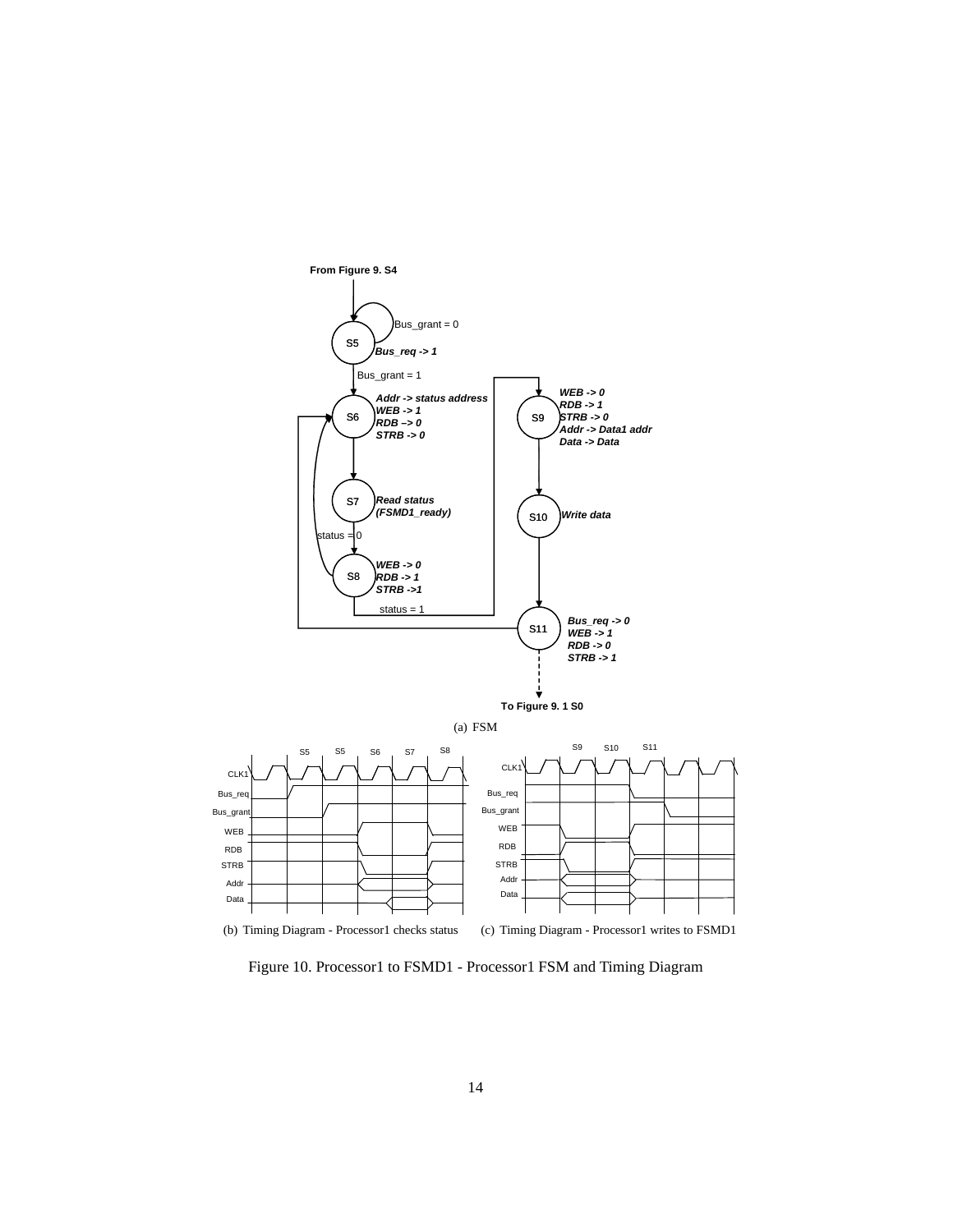

Figure 11. Processor1 to FMSD1 - FSMD1 FSM and Timing diagram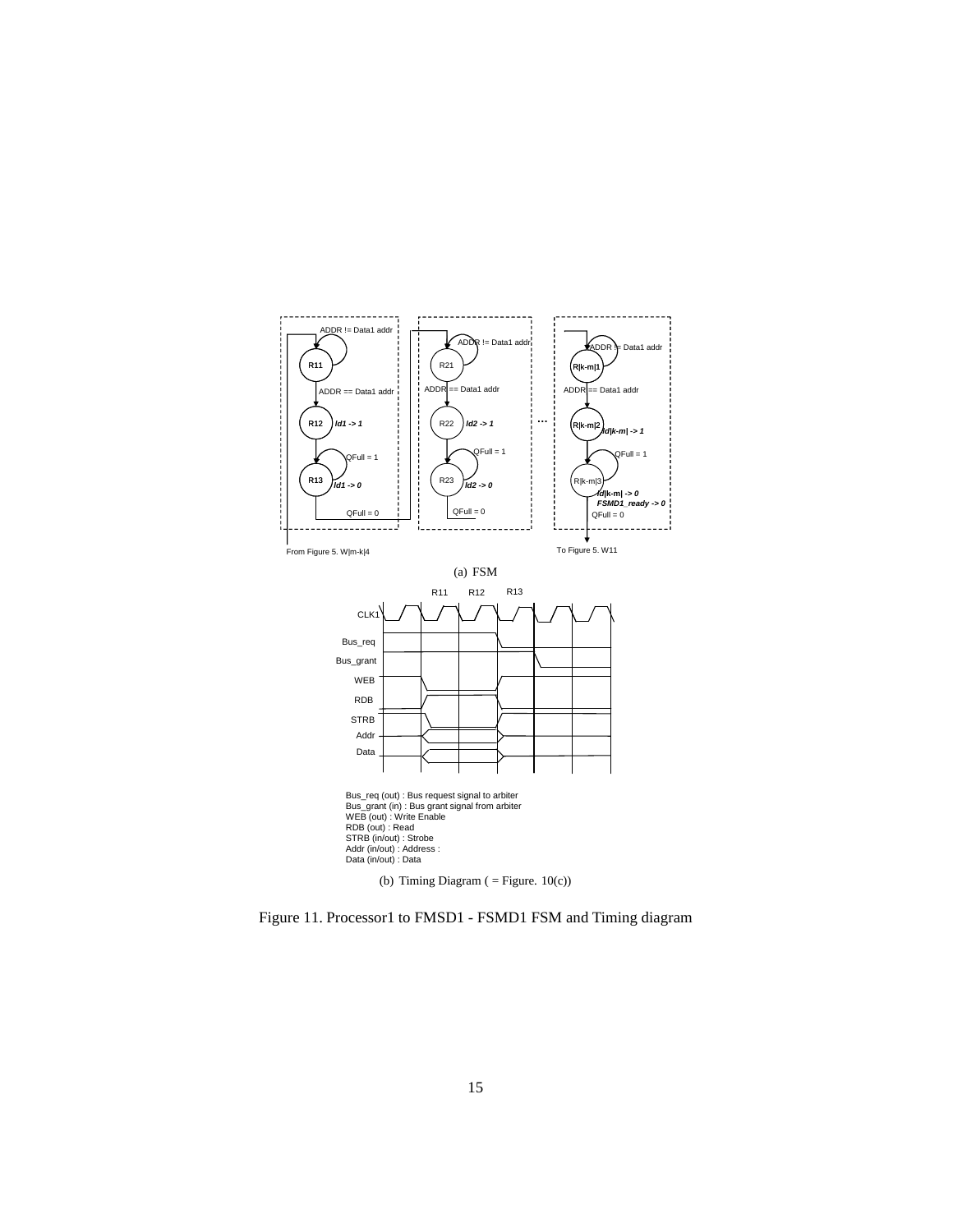

(a) FSM



#### **Transducer write to Slave Device**

Int (in) : interrupt Bus\_req (out) : Bus request Bus\_grant(in) : Bus grant req (out) : request ack (in): acknowledge web (out): Write Enable addr (out): Address Data (in) : Data

(b) Timing Diagram

Figure 12. FSMD2(Master) to Slave Device - FSMD2 FSM and Timing Diagram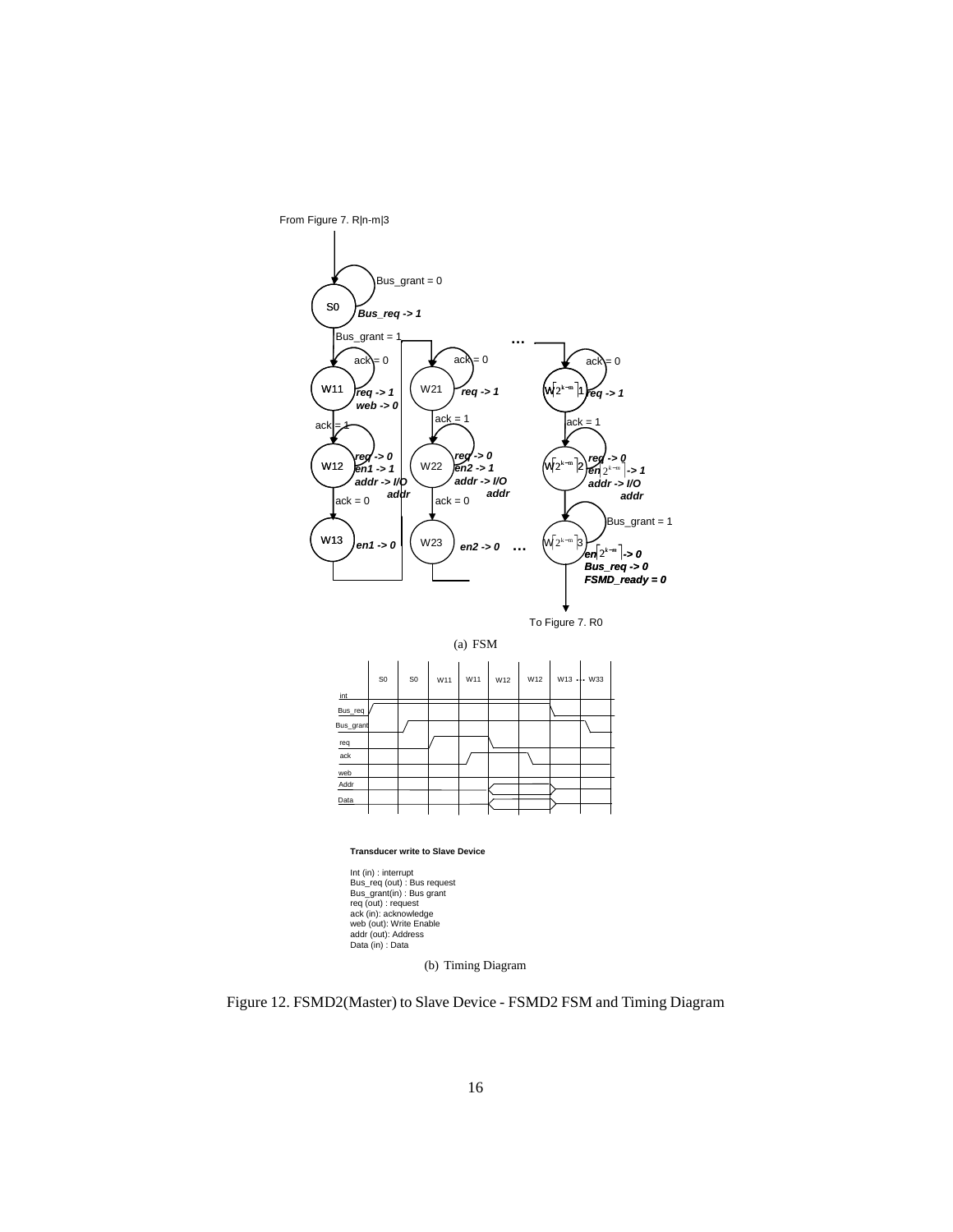

Figure 13. FMSD2(Slave) to Processor2 - FSMD2 FSM and Timing Diagram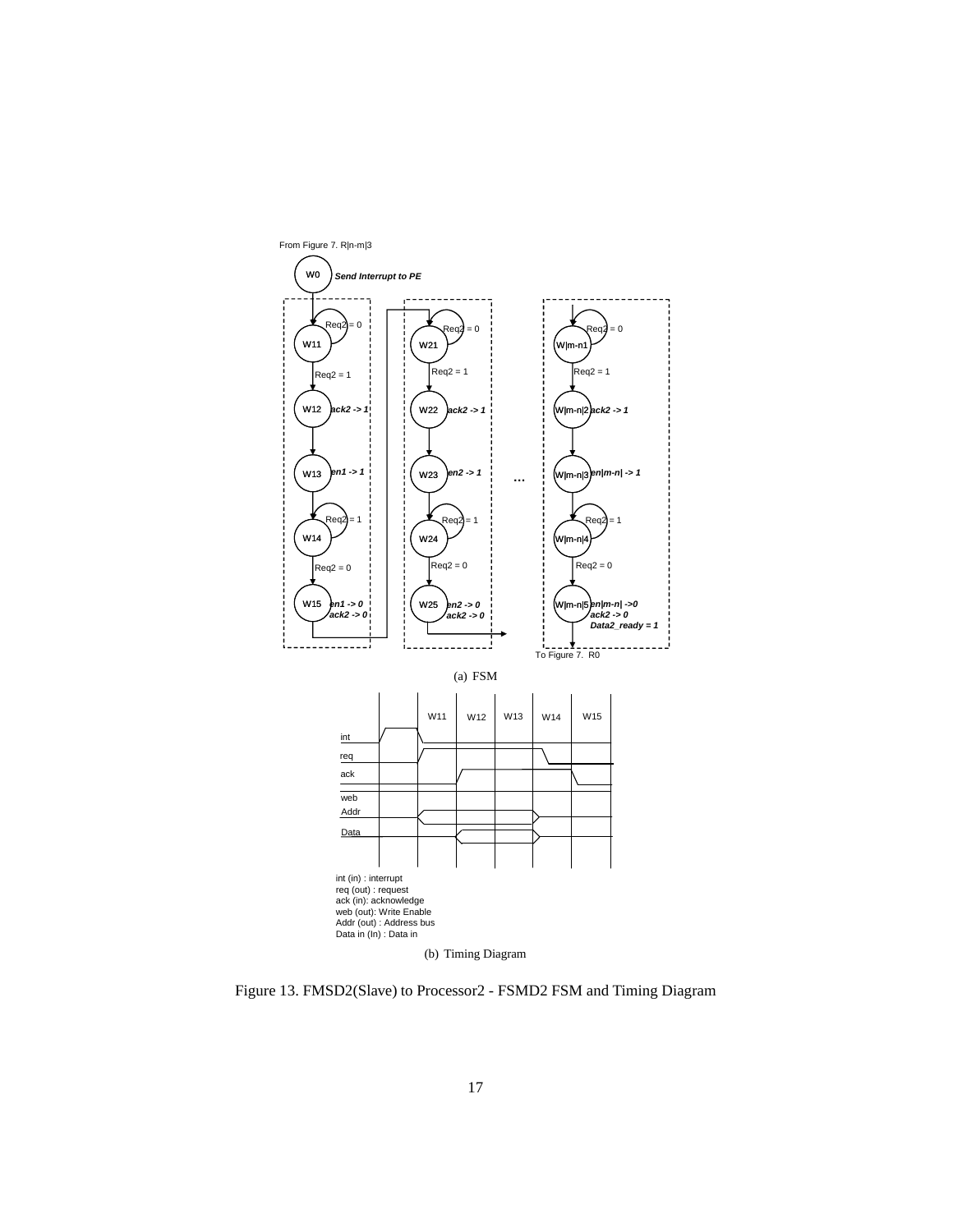then it set *req2* signal to '0' to tell FSMD2 that it read the data. In State Wx5, *ack2* siganl is set to '0' and it means the end of transfer. After one cycle(dotted box) then, PE keep reading next data register till read all data registers in FSMD2. Finally, PE2 write the data to Memory2 using memory write operation. Figure 14 shows its FSMD and timing diagram.



Figure 14. Processor2 to Memory2 - Processor2 FSM and Timing Diagram

#### **5 System with Transducers**

This section deals with multiple transducer and with multiple PEs. But, only two basic configuration is used to compose all possible comfiguration with multiple PEs and multiple transducers.

#### **5.1 General model**

Figure 15 shows general case example. Between PE1 and PE2 it has one transducer. PE1 and PE3 have two transducers between them. Any other configuration can be extended using these two basic configurations. Therefore, the transducer model suggested can be a general transducer.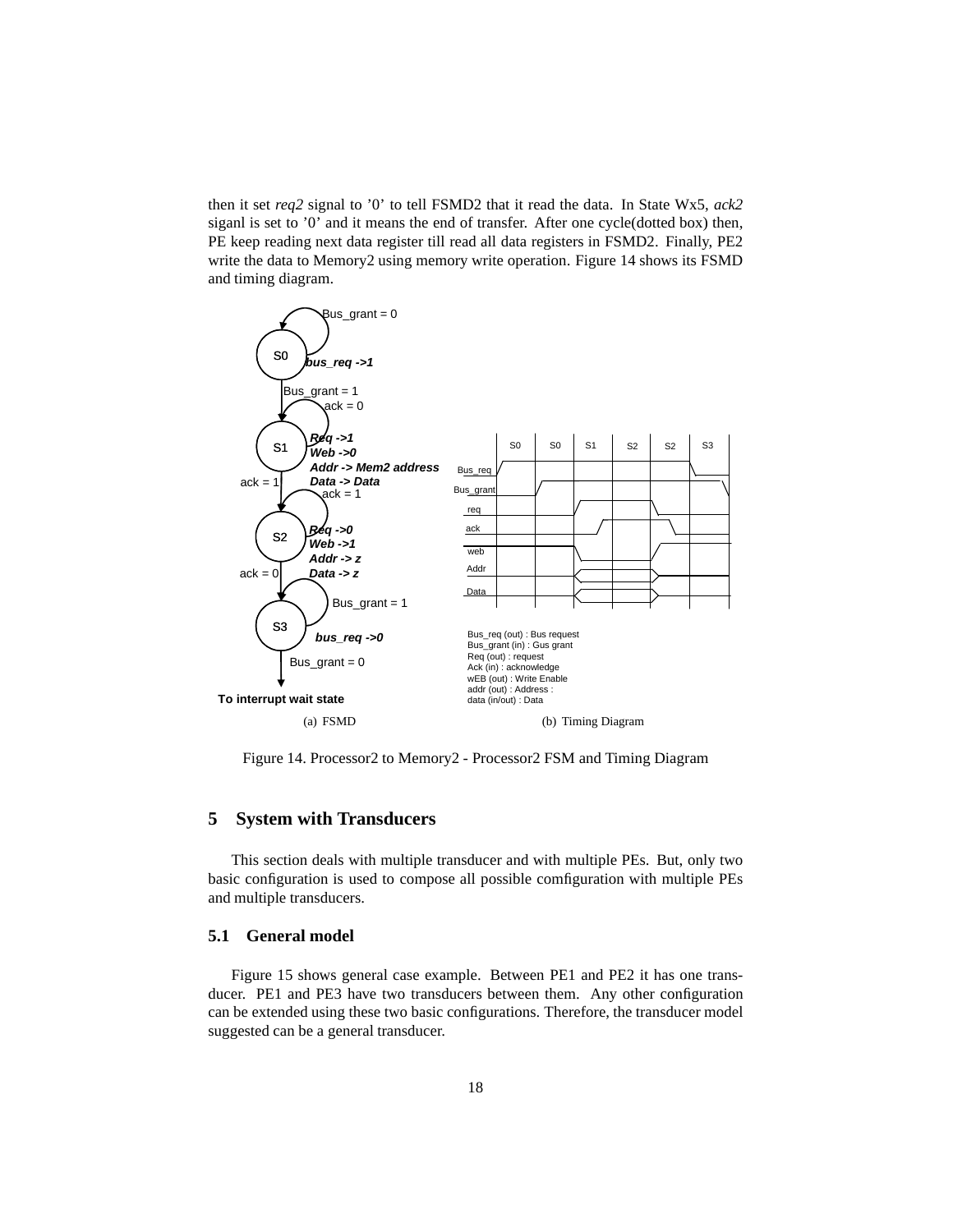

Figure 15. Arbitration - General model

#### **5.2 Bus Transducer**

Figure 16 is the first basic configuration. It has two buses and multiple PEs are connected to each bus. An arbiter is attached to each bus and there is only one transducer between buses. This case can be devided into two operation. From PE to transducer and transducer to PE. From PE to transducer, PE is always is master and transducer is always slave. But, from transducer to PE, the role of the transducer depends on PE. If PE is slave then the transducer becomes master. Otherwise, transducer becomes slave.

#### **5.3 Dedicated Transducers to each PE**

Second basic configration is shown is Figure 17 Each PE uses different protocol that each PE has own transducer and the transducer is connected to one main bus. In this case, there are two transducers between PEs. For example, when PE1 send data to PE2, the data starts from PE1.Then, it goes through transducer1 and transducer2. Finally, the data arrives at PE2. In this example basic operation between PEs and transducer is the same with previous configration. But,there are two transducer between PEs. The first transducer becomes master and the second transducer becomes slave. So, transducer1 acquires the bus and send *sel 2* signal to transducer2 with status check signals. If trnasducer2 is ready, then transducer1 writes the data according to the main bus write protocol.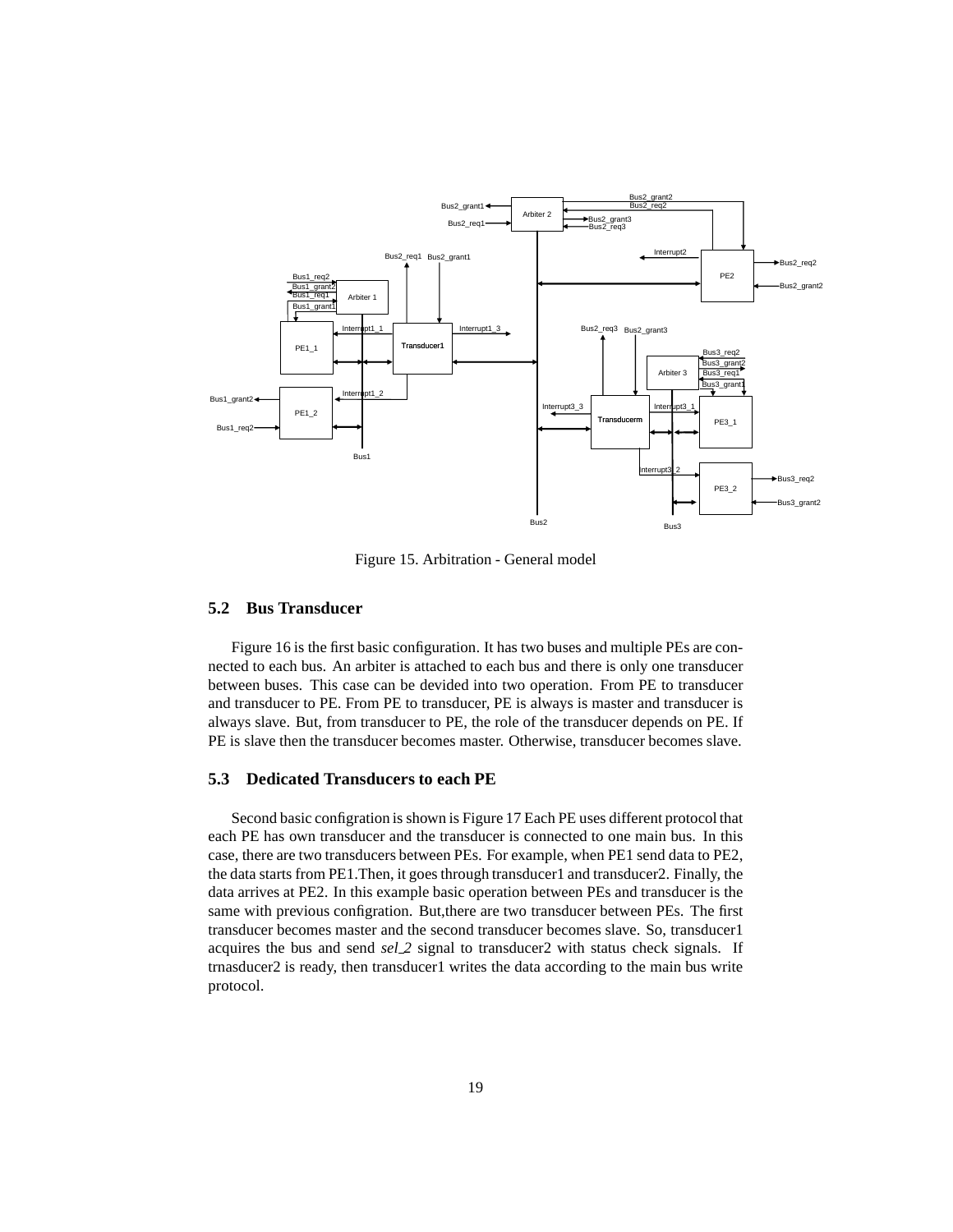

Figure 16. Arbitration - one transducer between two PEs



Figure 17. Arbitration - two transducers between PEs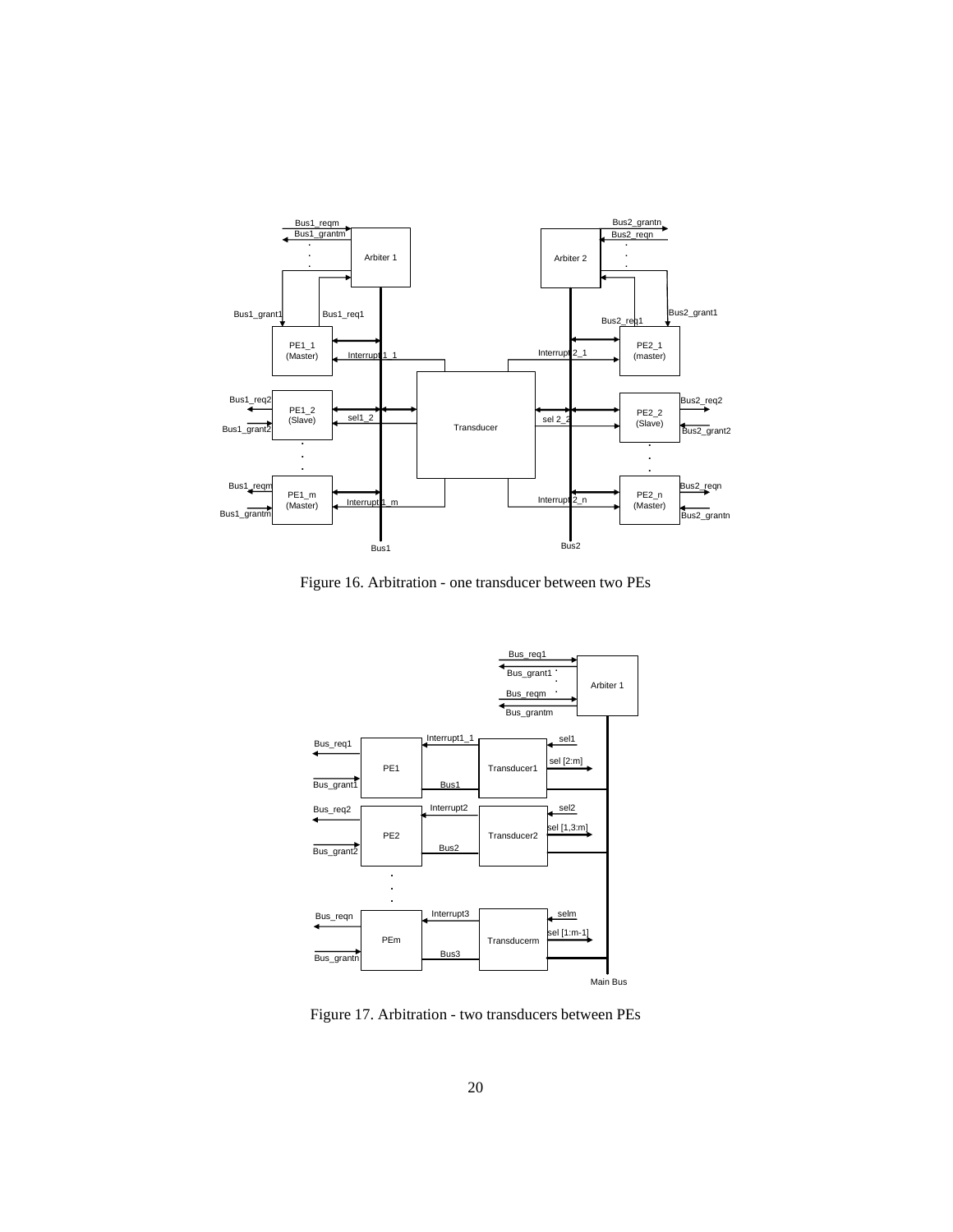

Figure 18. Block Diagram of Transducer in Detail

### **6 Overall Operation from PE1 to PE2**

This section summarizes the operation of each block according to data flow sequence. Figure 18 shows the detailed block diagram without arbitration. Its has 7 sub blocks - Memory1, Processor1, FSMD1, FIFO, FSMD2, Processor2, and Memory2. Therefore there are 6 steps present to send a data from Memory1 to Memory2.

#### **6.1 Memory1 toProcessor1**

Processor 1 reads data from Memory1 using memory read operation

#### **6.2 Processor1 to FSMD1**

After reading the data from Mermoy1, Processor 1 tries to write the data to FSMD1. Before Processor1 starts writing the data to FSMD1, Precessor1 checks the *FSMD1 ready* flag in FSMD1. If it is ready, then Processor1 writes the data using memory write operation, else it keeps reading the *FSMD1 ready* flag. We assumed memory mapped I/O that Memory1 and FSMD1 can be read or write using memory read/write operation without overwriting each other.

#### **6.3 FSMD1 to FIFO**

When all data registers are written by Processor1, then FSMD1 reset *FSMD1 ready* flag to '0' to prevent overwriting by PE1 and send write request signal to FIFO. After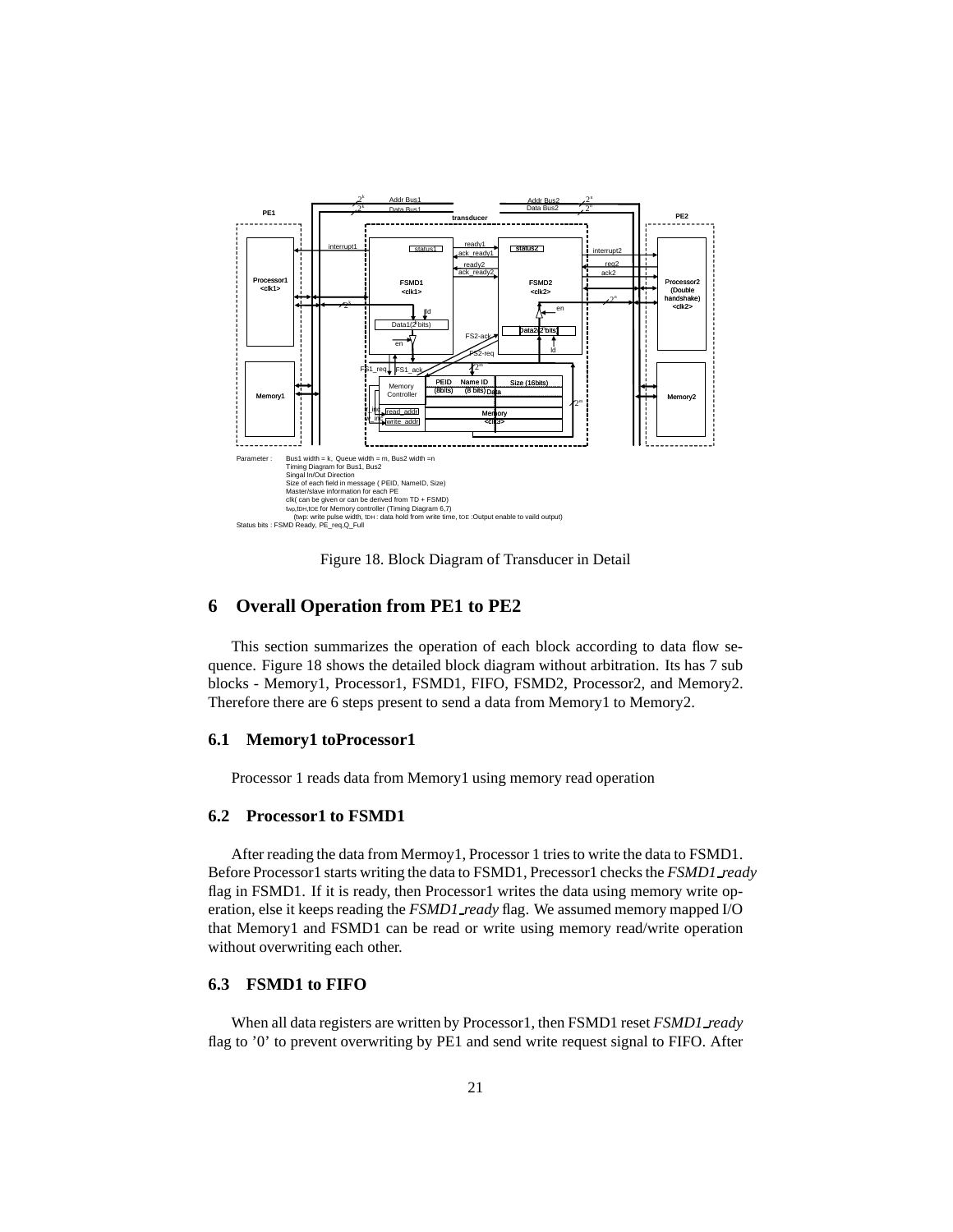FSMD1 writes all of the data to FIFO, then FSMD1 set *FSMD1 ready* flag to '1' and send *ready1* siganl to FSMD2 to notify that FIFO has data for FSMD2.

#### **6.4 FIFO to FSMD2**

If FSMD2 receives the *ready1* signal from FSMD1, then it replies *ack ready1* signal to FSMD1 and send *FS2 req* signal to FIFO.

#### **6.5 FSMD2 to Processor2**

After FSMD2 reads the data from the FIFO, it reads PEID. In this example, PE2 is the master device that transducer sends an interrupt to Processor2. Then, Processor2 reads the data from data2 register in FSMD2 using memory read operation.

#### **6.6 Processor2 to Memory2**

Finally, Processor2 writes the data to Memory2 using memory writed operation.

#### **7 Conclusion and future work**

This report shows our FIFO-based general transducer for any target interface. The transducer can communicate between two different protocols runs in different clock and different data width. We also extracted the parameters need to generate the transducer automatically. Future work will be automatic generation of the transducers from given parameters and routing, interrupt handling and slave device address generation in txducer master mode.